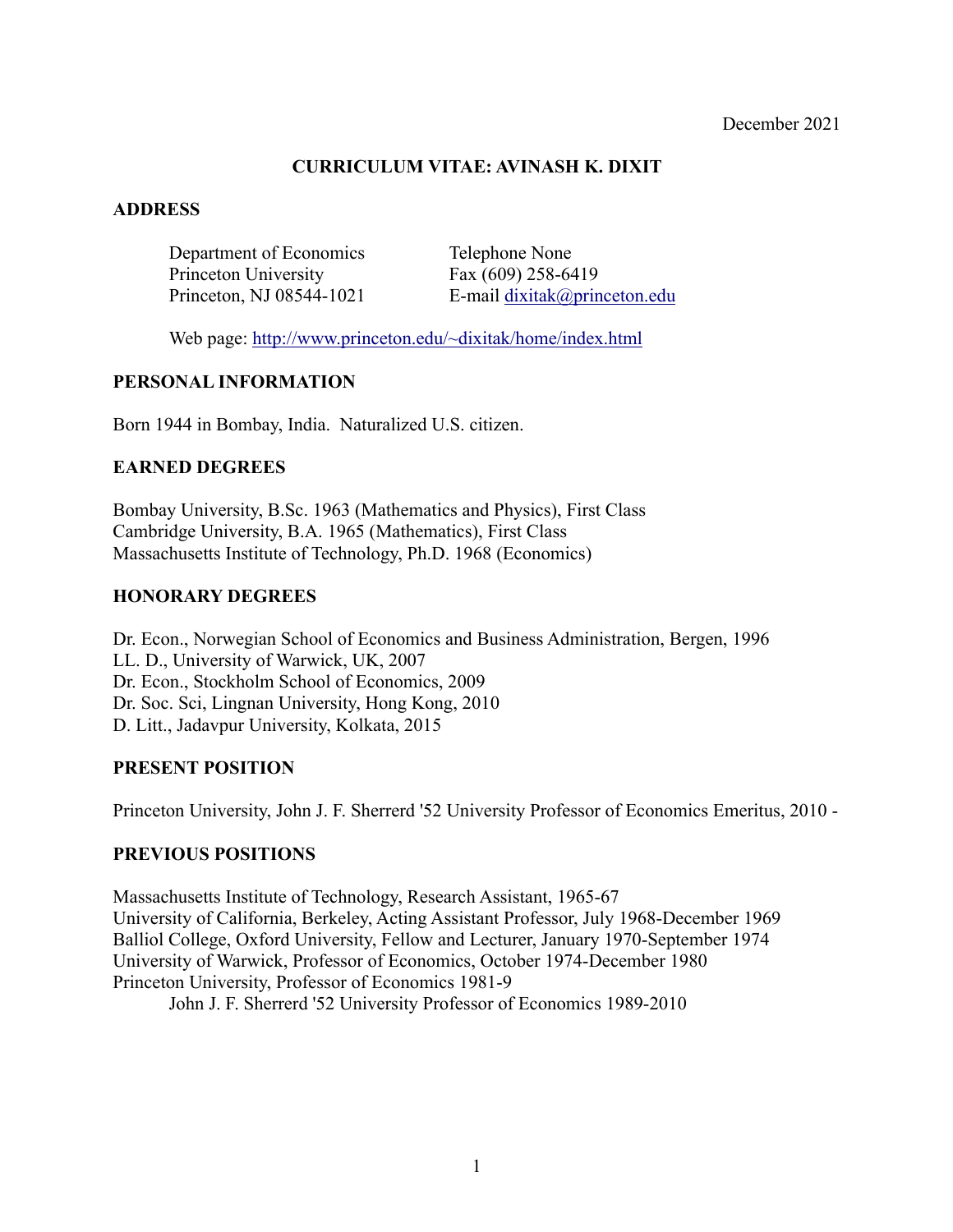# **VISITING POSITIONS**

Visiting Research Associate, MIT, July-December 1972 Visiting Professor, MIT, January-May 1977, September-December 1994 Visiting Scholar, International Monetary Fund, June-July 1990, June 2000, March-May 2013 Visiting Scholar, Russell Sage Foundation, 2002-3 Visiting Emeritus Professor, Leitner Program, MacMillan Center, Yale University, Fall 2011 Visiting Research Fellow, World Bank, April-May 2014 Distinguished Adjunct Professor of Economics, Lingnan University, Hong Kong 2009-2016 Senior Research Fellow, Nuffield College, Oxford, 2010-2018

# **HONORS AND AWARDS**

Corpus Christi College, Cambridge: Bishop Green Cup 1965, Foundation Scholarship 1965 Ford Foundation Doctoral Dissertation Fellowship, 1967-68 Fellow, Econometric Society, elected 1977 Mahalanobis Memorial International Medal, Indian Econometric Society, 1985 Guggenheim Fellowship, 1991-2 Fellow, American Academy of Arts and Sciences, elected 1992 Distinguished Fellow (title and prize), Center for Economic Studies, University of Munich, 1994 Von Neumann Award, Laszlo Rajk College, Budapest University of Economic Science and Public Administration, 2001 Member, National Academy of Sciences, elected 2005 Corresponding (Foreign) Fellow, British Academy, elected 2006 Princeton University Economics Department, Richard E. Quandt Teaching Prize, 2006 Member, American Philosophical Society, elected 2010 Padma Vibhushan (President of India's civil award), 2016 Fellow, Game Theory Society, 2017 Honorary Fellow, Corpus Christi College, Cambridge, 2018

# **PROFESSIONAL ACTIVITIES**

# **Service in Professional Associations**

Econometric Society: Council 1980-82, 1995-2002, Executive Committee 1996-2002; Second Vice-President 1999, First Vice-President 2000, President 2001. Fellowship Nominations Committee 1980, 1990, chairman 1991.

- American Economic Association: Honors and Awards Committee member 1994-2005, chair 2000-5. Vice President 2002, President-Elect 2007, President 2008.
- American Academy of Arts and Sciences, Economics membership panel chair, 1999-2000, Nominating Committee 2001-2003.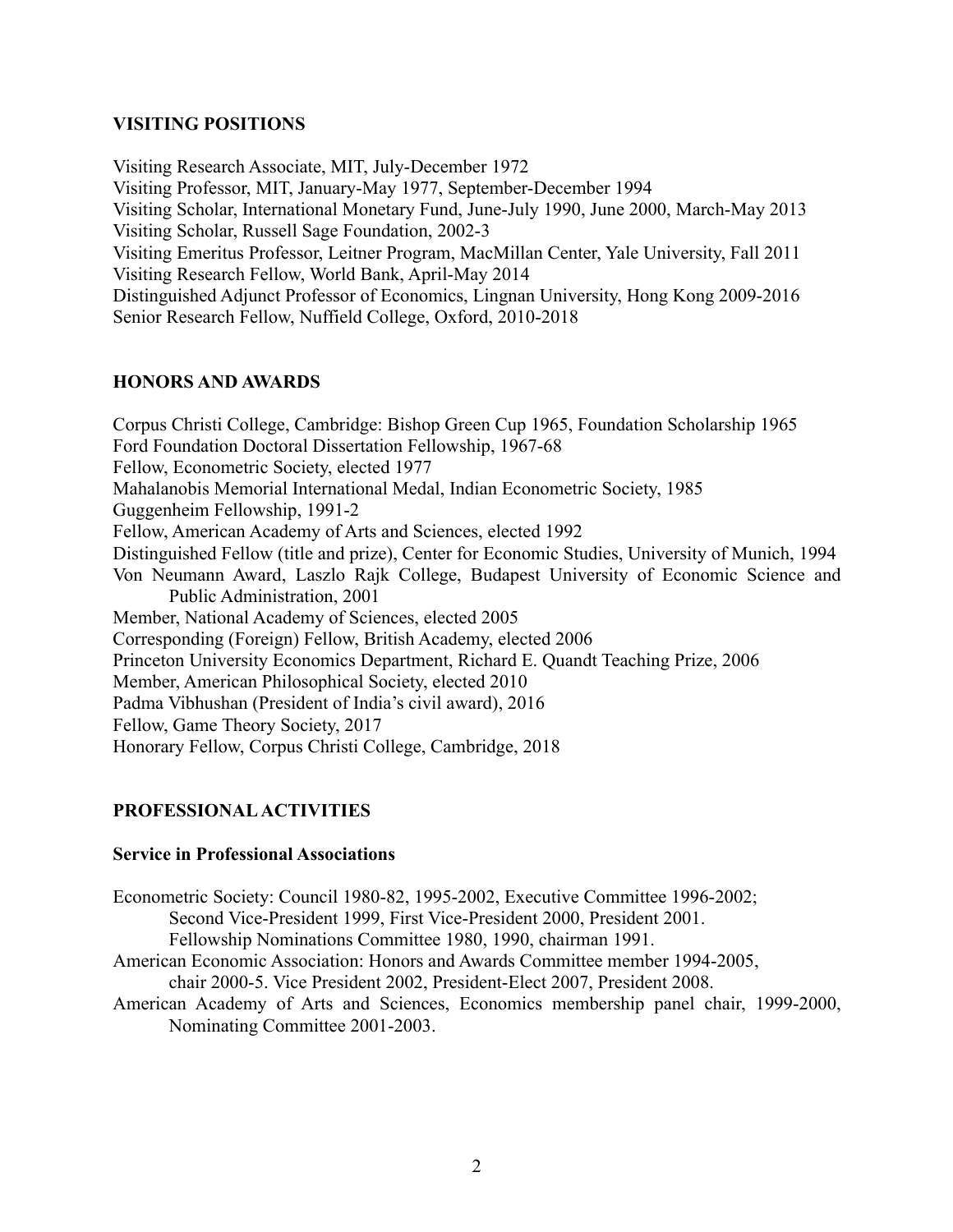### **Editorial positions**

Review of Economic Studies Editorial Board 1970-80, Assistant Editor 1975-8 Journal of Economic Theory, Associate Editor 1972-75 Econometrica, Associate Editor 1978-83 Bell Journal of Economics, Co-Editor 1981-83 Co-Editor, Econometric Society Monograph Series, 1990-1994 Editorial Board, Proceedings of the National Academy of Sciences, 2008

### **Advisory Committee memberships**

National Science Foundation, Economics Panel, 1990-91 Visiting Committee for project *Economics in Sweden*, 1992-3 Sloan Foundation, Economics Doctoral Dissertation Fellowships selection Committee, 1995-9 Board of Trustees, India Development Foundation, Delhi, 2007- International Advisory Board, New Economic School, Moscow, 2007- Humanities and Social Sciences Research Council, Sweden, project on the evaluation of Swedish research and graduate teaching in Economics, 1989-91 External Evaluation of the Economics Department at the University of Warwick, UK, 2006 National Academy of Sciences panel on Understanding the Impact of Selling the U.S. Helium Reserve, June 2008 Infosys Foundation Award Committee for Social Sciences, member, 2009, 2011-2019 Visiting Committee for the Economics department, MIT, 2011-2017 World Trade Organization, Essay Prize committee, 2011-2018 Oxford University Press India, Delegate (editorial adviser), 2014-2020

# **Conference Organization**

UK Economic Theory Study Group: Steering Committee, Organizing Secretary 1975-76 Summer Research Workshops, University of Warwick: Co-organizer, 1976-8, 1980. Econometric Society; Program Committee for the Fifth World Congress 1985, Winter Meetings 1988, Summer Meetings 1989 American Economic Association, Program Committee 1994, 2002, chair 2008. Co-organizer, Stanford CDDRL/SIEPR workshop on "Structure and Evolution of Institutions," November 2005 Co-organizer, conference in celebration of John Nash's 80<sup>th</sup> birthday, June 13-14, 2008 Co-organizer (with Paul Milgrom and Eva Meyersson-Milgrom) Arthur M. Sackler Colloquium "Dynamics of Social, Political and Economic Institutions," Irvine, CA, Dec. 3-4, 2010.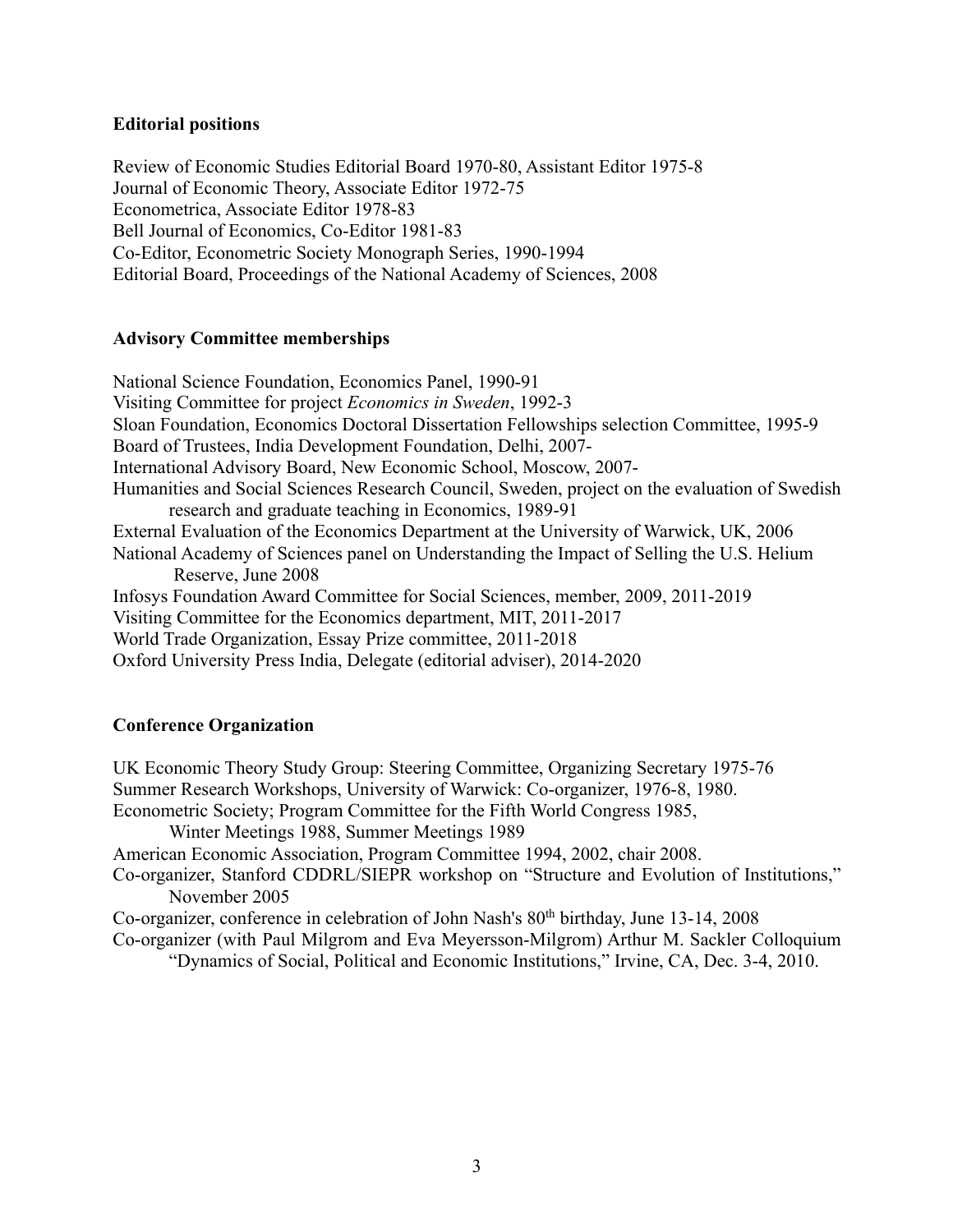#### **SPECIAL LECTURES**

University of London, Special Lecture, May 1978 Frank Paish Lecture, Association of University Teachers of Economics and the Royal Economic Society, Oxford, April 1983 Lansdowne Lecture, University of Victoria, Canada, March 1984 Invited paper, Fifth World Congress of the Econometric Society, Cambridge, MA, August 1985 Invited Address, Australasian Meeting of the Econometric Society, Melbourne, August 1986 Munich Lectures in Economics, December 1994 Elisha Pazner Memorial Lecture, Tel Aviv University, March 1995 Hicks Lecture, Oxford University, March 1996 Samuelson Lecture, Eastern Economic Association, March 1996 Von Neumann Lecture, Laszlo Rajk College of Advanced Study, Budapest, October 2002 Gorman Lectures, University College, London, December 2002 DEC Lecture, World Bank, April 21, 2005 Plenary Lecture, International Institute of Public Finance (IIPF), Cyprus, August 2006 P. R. Brahmanada Memorial Lecture, Reserve Bank of India, June 2007 Keynote address, International Society for New Institutional Economics, Reykjavik, June 2007 Inaugural Agnar Sandmo Lecture, Norwegian School of Economics and Business Administration, Bergen, January 2008. Poverty Reduction and Economic Management (PREM) Lecture, World Bank, March 2008 W. Edmund Clark Distinguished Lecture, Queen's University, Kingston, Canada, March 2008 Zvi Griliches Lectures, New Economic School, Moscow, May 2008 Dynasty Lecture, Higher School of Economics, Moscow, May 2008 Intertic Law and Economics Lecture, University of Milan Bicocca, June 2008 Keynote address, Annual Conference on Economics, Central Bank of Uruguay, August 2008 Public Lecture, Sabanci University, Istanbul, October 2008 Presidential Address, American Economic Association, January 2009 Bharat Ram Lecture, New Delhi, January 2009 Frank D. Graham Memorial Lecture, Princeton University, April 2010 Max Weber Lecture, European University Institute, Florence, Italy, December 2011 Vera Anstey Lecture, Indian Economic Association, Pune, December 2011 A. N. Varma Memorial Lecture, India Development Foundation, Delhi, February 2012 Keynote address, Real Options Conference, London Business School, June 2012 Edward Shann Lecture, University of Western Australia, August 2012 Geoffrey Harcourt Lecture, University of Adelaide, September 2012 Delhi Economic Conclave, Plenary Lecture, December 2012 Asian Meetings of the Econometric Society, Ex-Im Bank Lecture, December 2012 Silver Jubilee Lecture, Indira Gandhi Institute of Development Research, February 2013 ABCDE Conference Plenary Lecture, World Bank, Washington, DC, June 2014 Opening address, Hong Kong Economic Association, Jinan, China, December 2014 India Policy Forum lecture, Delhi, July 2018 Inaugural James Mirrlees Memorial Lecture, LACEA/LAMES, Puebla, Mexico, Nov. 2019 Keynote Address, Warwick Economics Summit, February 2020 D.T. Lakdawala Lecture, University of Mumbai, August 2020 Inaugural Distinguished Lecture, Dr. B R Ambedkar School of Economics, Bengaluru, Feb. 2021 Nancy Schwartz Memorial Lecture, Northwestern University, September 2021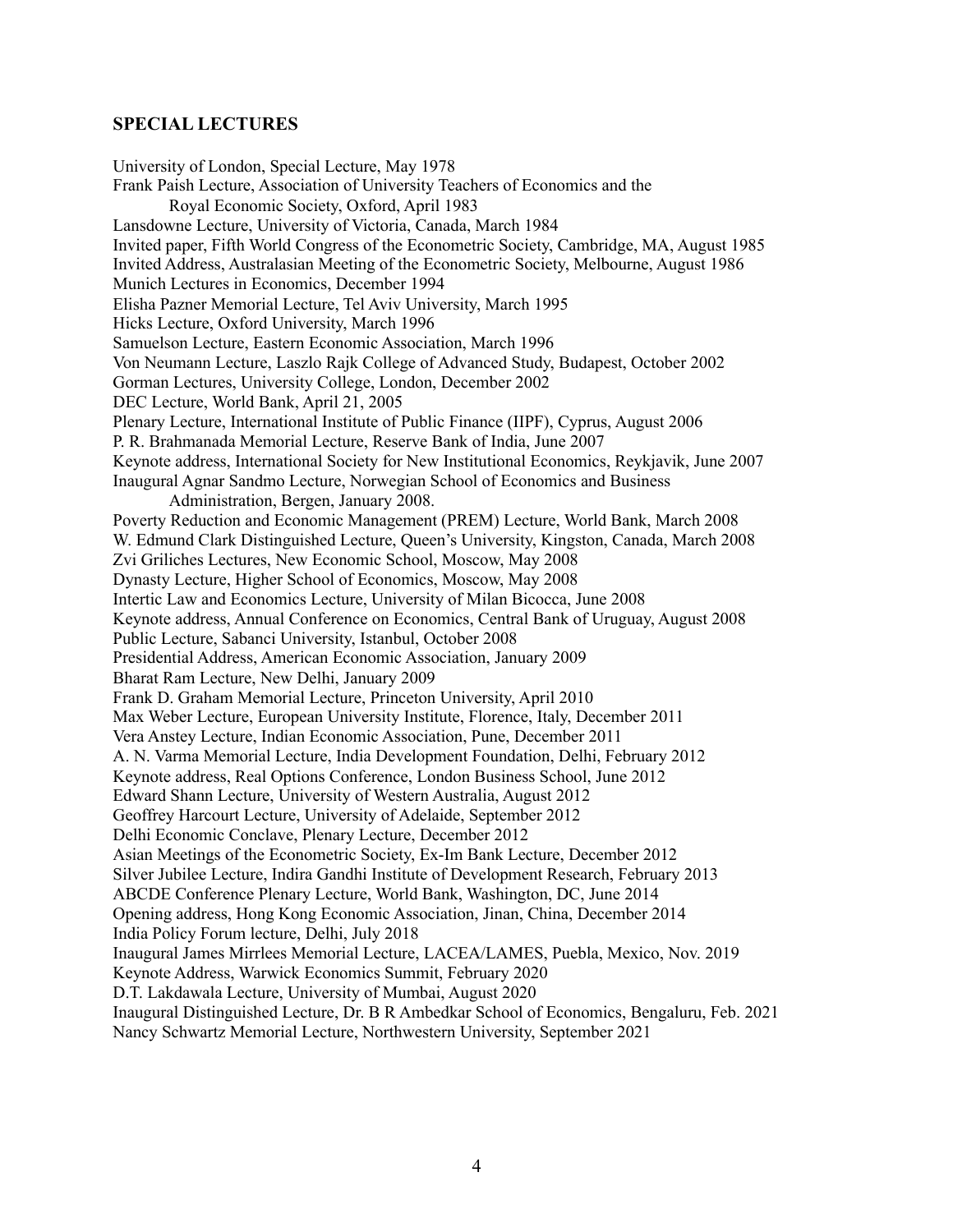# **PUBLICATIONS**

#### **I. BOOKS**

#### **RESEARCH MONOGRAPHS**

- *Theory of International Trade*, with Victor Norman. Cambridge University Press, 1980. Translations: German 1982, Chinese 2004.
- *Investment Under Uncertainty*, with Robert S. Pindyck. Princeton University Press, 1994. Translation: Chinese 2003.
- *The Making of Economic Policy: A Transaction Cost Politics Perspective* (Munich Lectures in Economics). M.I.T. Press, 1996. Translations: Arabic 1999, Italian and Japanese 2000, Chinese 2001.
- *Lawlessness and Economics: Alternative Modes of Governance* (Gorman Lectures, University College London). Princeton University Press, 2004. Translation: Chinese 2007.

# **TEXTBOOKS**

- *Optimization in Economic Theory*. Oxford University Press, 1976; Japanese translation 1982. Second edition 1990. Translations: Japanese 1997, Chinese 2006.
- *The Theory of Equilibrium Growth*. Oxford University Press, 1976; Spanish translation 1987.
- *The Art of Smooth Pasting*, Vol. 55 of series *Fundamentals of Pure and Applied Economics*, eds. Jacques Lesourne and Hugo Sonnenschein. Reading, UK: Harwood Academic Publishers, 1993. Italian translation, 1997.
- *Games of Strategy*, with Susan Skeath, New York: W. W. Norton, 1999, second edition 2004, third & fourth editions (also with David Riley) 2009 & 2014, fifth edition (also with David McAdams) 2020. Translations: Chinese 2009.

#### **GENERAL INTEREST**

*Thinking Strategically: The Competitive Edge in Business, Politics, and Everyday Life*, with Barry Nalebuff, New York: W.W. Norton, 1991. Book of the Month Club Alternate selection. Translations: Japanese 1991, Spanish 1992, Korean 1993, Italian 1993, Portuguese 1994, German 1995, Chinese (complex characters) 1997, Greek 2001, Chinese 2002, Hebrew 2005, Turkish 2006.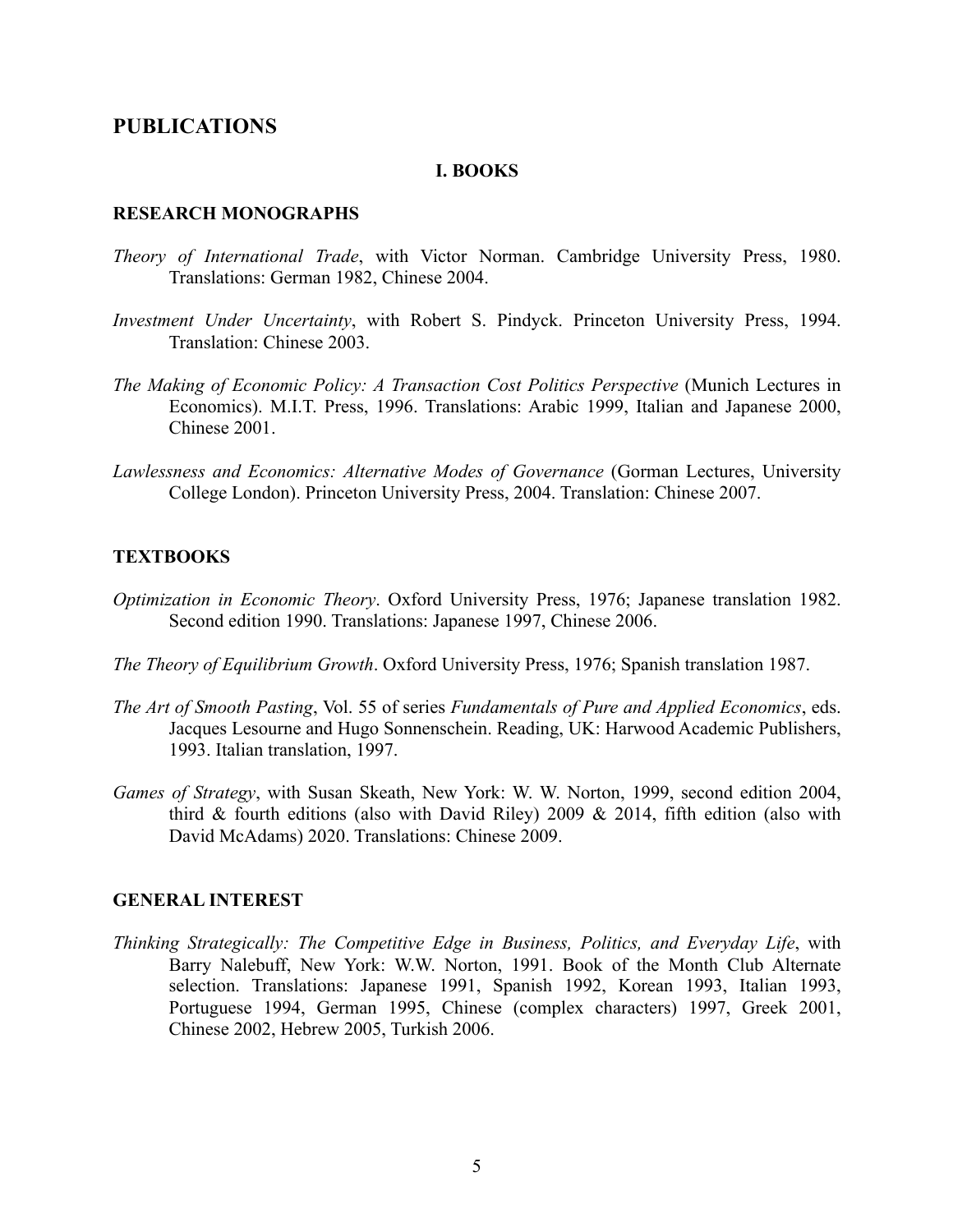- *The Art of Strategy: A Game-Theorist's Guide to Success in Business and Life,* with Barry Nalebuff, New York: W. W. Norton, 2008. Translation: Korean 2009, Chinese 2009, Italian 2010, Spanish 2010, Romanian 2018, Russian 2019, Ukranian 2019.
- Microeconomics: A Very Short Introduction. Oxford University Press, 2014. Russian translation 2018.

#### **II. ARTICLES**

### **MICROECONOMICS AND GAME THEORY**

- "Monopolistic competition and optimum product diversity," with Joseph E. Stiglitz, *American Economic Review*, 67(3), June 1977, 297-308.
- "The three consumers' surpluses," with Paul Weller, *Economica*, 46(2), May 1979, 125-135.
- "Monopolistic competition and optimum product diversity: Reply," with Joseph E. Stiglitz, *American Economic Review*, 69(5), December 1979, 961-963.
- "Consumer search and market equilibrium: A note," with Avishay Braverman, *Review of Economic Studies*, 48(4), December 1981, 657-658.
- "Comparative statics for oligopoly," *International Economic Review*, 27(1), February 1986, 107- 122.
- "Perfect equilibrium in the duel," in *Prices, Competition and Equilibrium*, eds. Maurice Peston and Richard Quandt, London: Philip Allen, 1986, 7-21.
- "On Pareto-improving redistributions of aggregate economic gains," *Journal of Economic Theory*, 41(1), February 1987, 133-153.
- "Strategic behavior in contests," *American Economic Review*, 77(5), December 1987, 891-898.
- "Monopolistic competition and optimum product diversity: Reply," with Joseph E. Stiglitz, *American Economic Review*, 83(1), March 1993, 302-304.
- "Oligopoly and welfare," with John Cable and Alan Carruth, in *Current Issues in Industrial Economics*, ed. John Cable, Basingstoke, UK: Macmillan, 1994, 82-104.
- "Competitive industry equilibrium with firm-specific uncertainty," in *Trade, Theory, and Econometrics: Essays in Honor of John Chipman*, eds. James R. Melvin, James C. Moore and Raymond Riezman, London: Routledge, 1999, 149-164.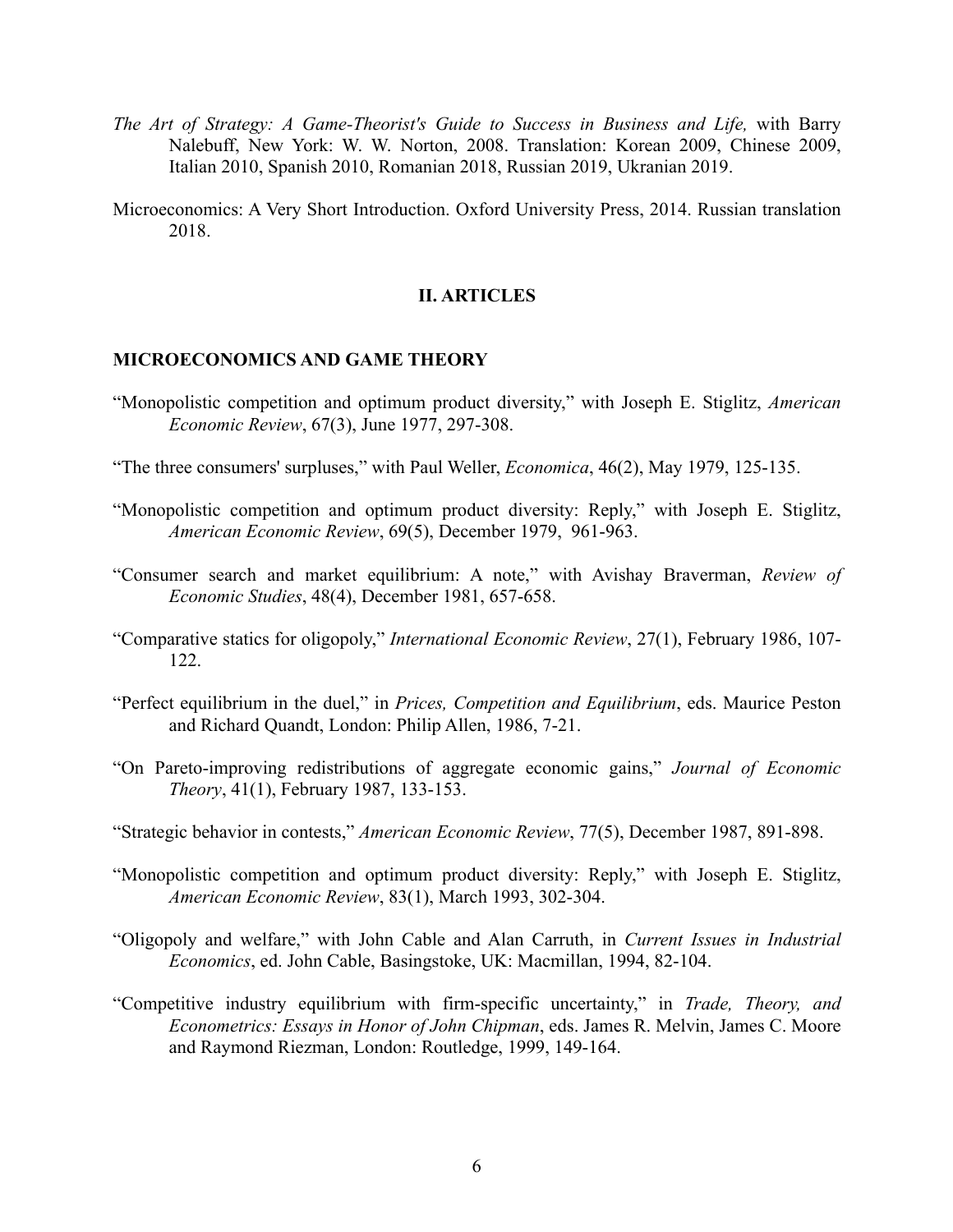- "Adverse selection and insurance with *uberrima fides,*" in *Incentives, Organization, and Public Economics: Essays in Honor of Sir James Mirrlees,* eds. Peter Hammond and Gareth Myles, Oxford University Press, 2000, 41-51.
- "On the role of good faith in insurance contracting," with Pierre Picard, in *Economics for an Imperfect World: Essays in Honor of Joseph Stiglitz,* eds. Richard Arnott, Bruce Greenwald, Ravi Kanbur and Barry Nalebuff, Cambridge, MA: MIT Press, 2003, 17-34.
- "Some reflections on theories and applications of monopolistic competition," in *The Monopolistic Competition Revolution After Twenty-Five Years,* eds. Steven Brakman and Ben Heijdra, Cambridge University Press, 2004, 123-133.
- "Clubs with entrapment," *American Economic Review,* 93(5), December 2003, 1824-1829.
- "Applying Game Theory to the Supreme Court Nomination Fight" (with David McAdams), *Harvard Business Review,* September 26, 2016.
- "A Variable Threat Game of Ransom." Forthcoming in *Memorial Volume for Professor John Nash,* eds. Joseph Kohn and Hong Jun, World Scientific Publishers, 2017.

#### **MACROECONOMICS**

- "Uncertainty and the demand for liquid assets," with Steven M. Goldman, *Journal of Economic Theory*, 2(4), December 1970, 368-382.
- "Public finance in a Keynesian temporary equilibrium," *Journal of Economic Theory*, 12(2), April 1976, 242-258.
- "The optimal mix of inflationary finance and commodity taxes with collection lags," *IMF Staff Papers*, 38(3), September 1991, 643-654.
- "Theory and policy: Reply to Tanzi," *IMF Staff Papers*, 39(4), December 1992, 967-970.
- "Interactions of commitment and discretion in monetary and fiscal policies," with Luisa Lambertini, *American Economic Review,* 93(5), December 2003, 1522-1542.

#### **INTERNATIONAL TRADE**

- "On Rybczynski's theorem in a setting of growth," *Journal of International Economics*, 8(1), February 1978, 127-129.
- "Trade and protection with multi-stage production," with Gene M. Grossman, *Review of Economic Studies*, 49(4), October 1982, 583-594.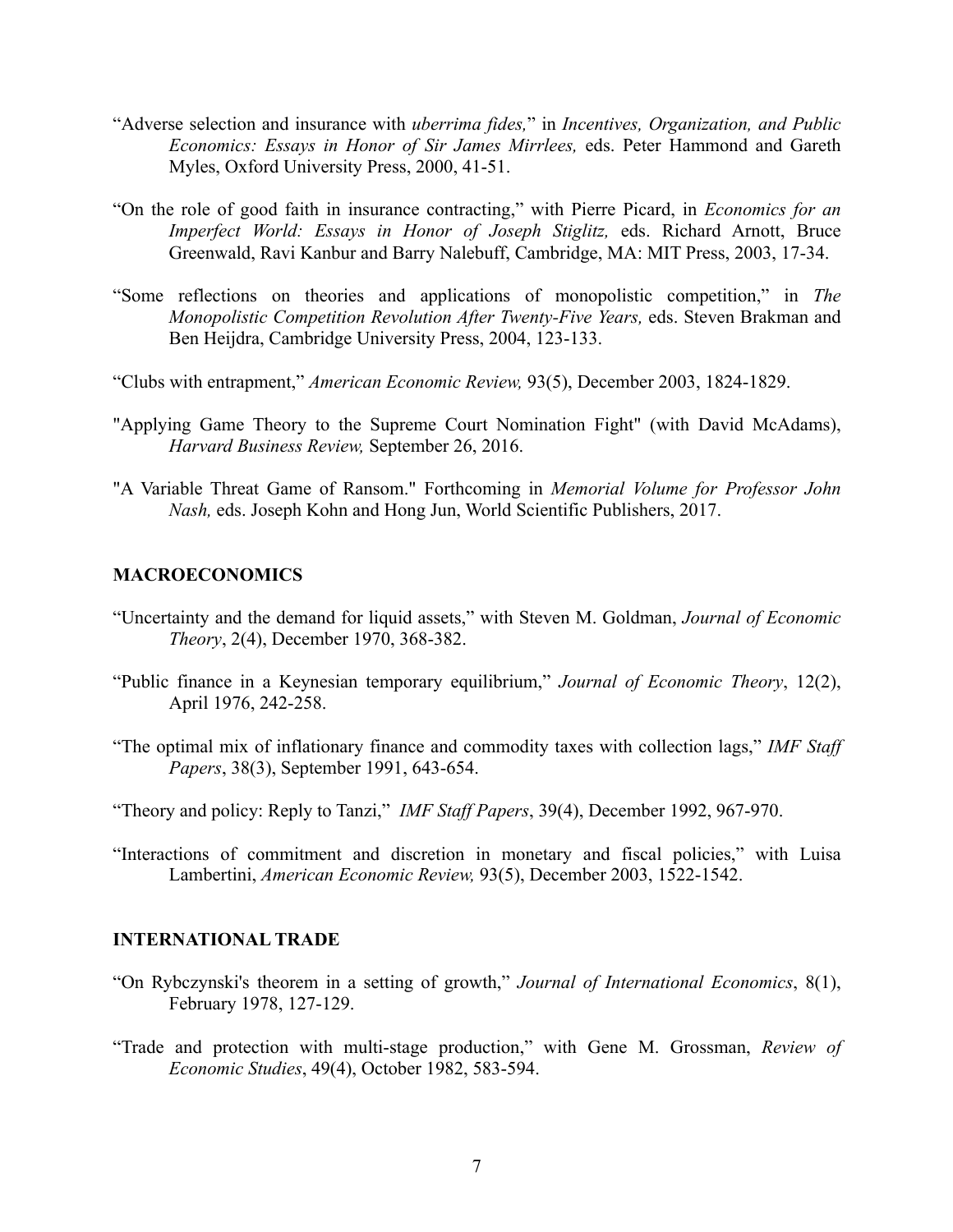- "The relationship between factor endowments and commodity trade," with Alan Woodland, *Journal of International Economics*, 13(2), November 1982, 201-214.
- "The multi-country transfer problem," *Economics Letters*, 13(1), 1983, 49-53.
- "International trade policy for oligopolistic industries," *Economic Journal*, 94 (supplement), March 1984, 1-16.
- "Growth and terms of trade under imperfect competition," in *Monopolistic Competition in International Trade*, ed. Henryk Kierzkowski, Oxford University Press, 1984, 109-123.
- "The use of protection and subsidies for entry promotion and deterrence," with Albert S. Kyle, *American Economic Review*, 75(1), March 1985, 139-152.
- "Trade policy: An agenda for research," in *Strategic Trade Policy and the New International Economics*, ed. Paul Krugman, Cambridge, MA: MIT Press, 1986, 283-304.
- "Gains from trade without lump-sum compensation," with Victor Norman, *Journal of International Economics*, 21, August 1986, 111-122.
- "Targeted export promotion with several oligopolistic industries," with Gene M. Grossman, *Journal of International Economics*, 21, November 1986, 233-249.
- "Issues of strategic trade policy for small countries," *Scandinavian Journal of Economics*, 89(3), September 1987, 349-367.
- "Trade and insurance with moral hazard," *Journal of International Economics*, 23(3-4), November 1987, 201-220.
- "How should the U.S. respond to other countries' trade policies?" in *U.S. Trade Policy in a Changing World Economy*, ed. Robert Stern, Cambridge, MA: MIT Press, 1987, 245-282.
- "Tariffs and subsidies under oligopoly: The case of the U.S. automobile industry," in *Protection and Competition in International Trade*, ed. Henryk Kierzkowski, Oxford, UK: Basil Blackwell, 1987, 113-127.
- "Strategic aspects of trade policy," in *Advances in Economic Theory: Fifth World Congress*, ed. Truman Bewley, Cambridge, UK: Cambridge University Press, 1987, 329-362.
- "Optimal trade and industrial policies for the U.S. automobile industry," in *Empirical Methods in International Trade*, ed. Robert Feenstra, Cambridge, MA: MIT Press, 1988, 141-165.
- "International R&D competition and policy," in *International Competitiveness*, eds. Michael Spence and Heather Hazard, Cambridge, MA: Ballinger, 1988, 149-171.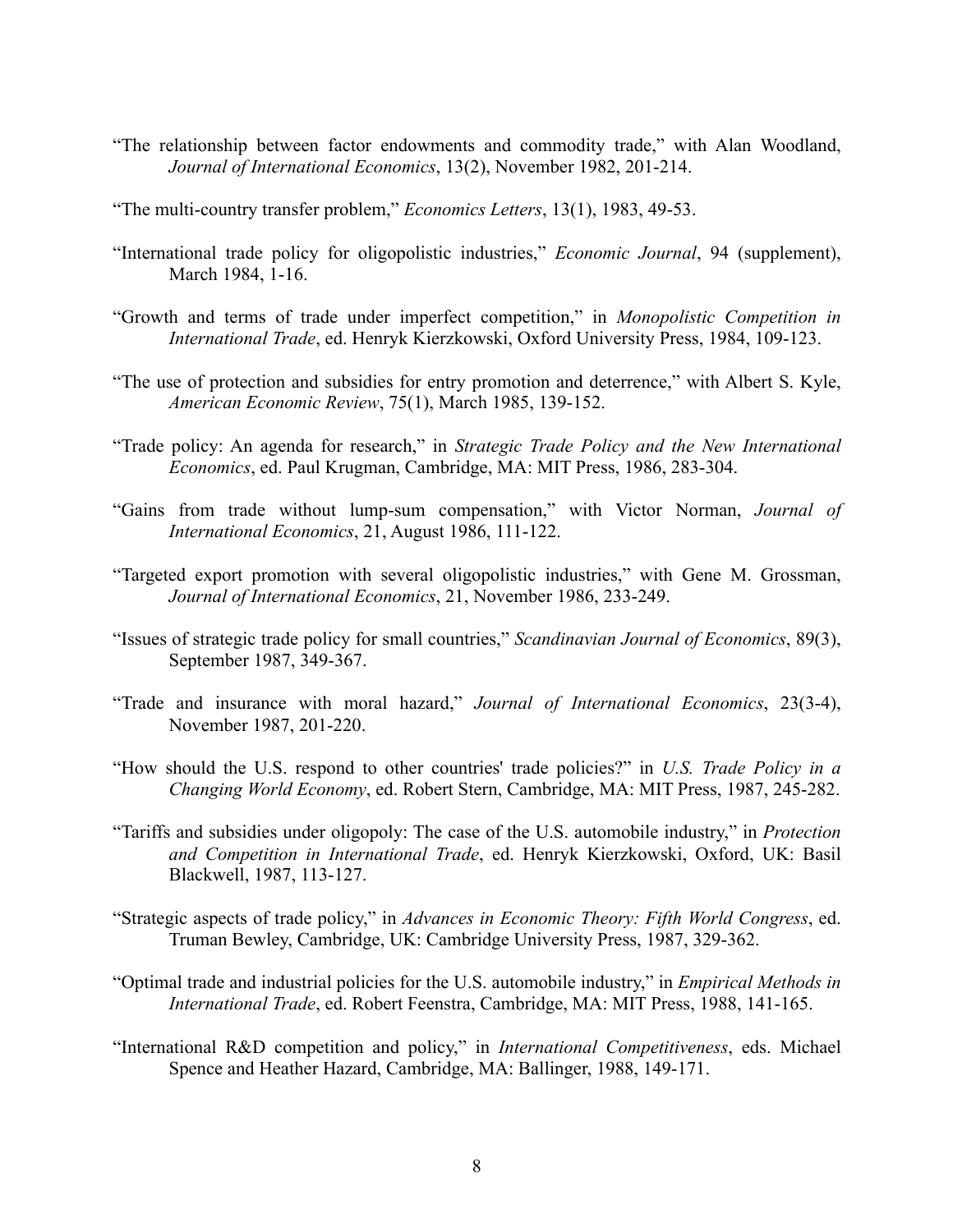- "Anti-dumping and countervailing duties under oligopoly," *European Economic Review*, 32(1), January 1988, 55-68.
- "Trade and insurance with imperfectly observed outcomes," *Quarterly Journal of Economics*, 104(1), February 1989, 195-203.
- "Trade and insurance with adverse selection," *Review of Economic Studies*, 56(2), April 1989, 235-247.
- "Trade policy with imperfect information," in *The Political Economy of Trade Policy*, eds. Ronald Jones and Anne Krueger, Oxford: Basil Blackwell, 1990, 9-24.
- "Prices of goods and factors in a dynamic stochastic economy," in *Theory, Policy and Dynamics in International Trade*, eds. Wilfred Ethier, Elhanan Helpman and Peter Neary, Cambridge University Press, 1993, 175-190.
- "Risk-sharing, adjustment and trade," with Rafael Rob, *Journal of International Economics*, 36(3/4), May 1994, 263-287.
- "The Integrated World Equilibrium Diagram from International Trade Theory." In *Famous Figures and Diagrams in Economics,* eds. Mark Blaug and Peter Lloyd, Cheltenham, UK: Edward Elgar, 2010.
- "International Trade, Foreign Direct Investment and Security," *Annual Reviews of Economics,* 3, 2011, 191-213.
- "Comparative advantage in a changing global economy." In *Comparative Advantage, Growth, and the Gains from Trade and Globalization,* ed. Robert M. Stern, Singapore:World Scientific, 2011, 21-25.

"Governance, Trade, and Investment," *Research in Economics,* 69(2), June 2015, 166-179.

#### **INTERNATIONAL MACROECONOMICS**

- "The balance of trade in a model of temporary equilibrium with rationing," *Review of Economic Studies*, 45(3), October 1978, 393-408.
- "Comparative effects of devaluation and import controls on domestic prices," with Richard Cornes, *Economica*, 49(1), February 1982, 1-10.
- "Hysteresis, import penetration, and exchange rate pass-through," *Quarterly Journal of Economics*, 104(2), May 1989, 205-228.
- "Hysteresis and the duration of the J-curve," *Japan and the World Economy*, 6, 1994, 105-115.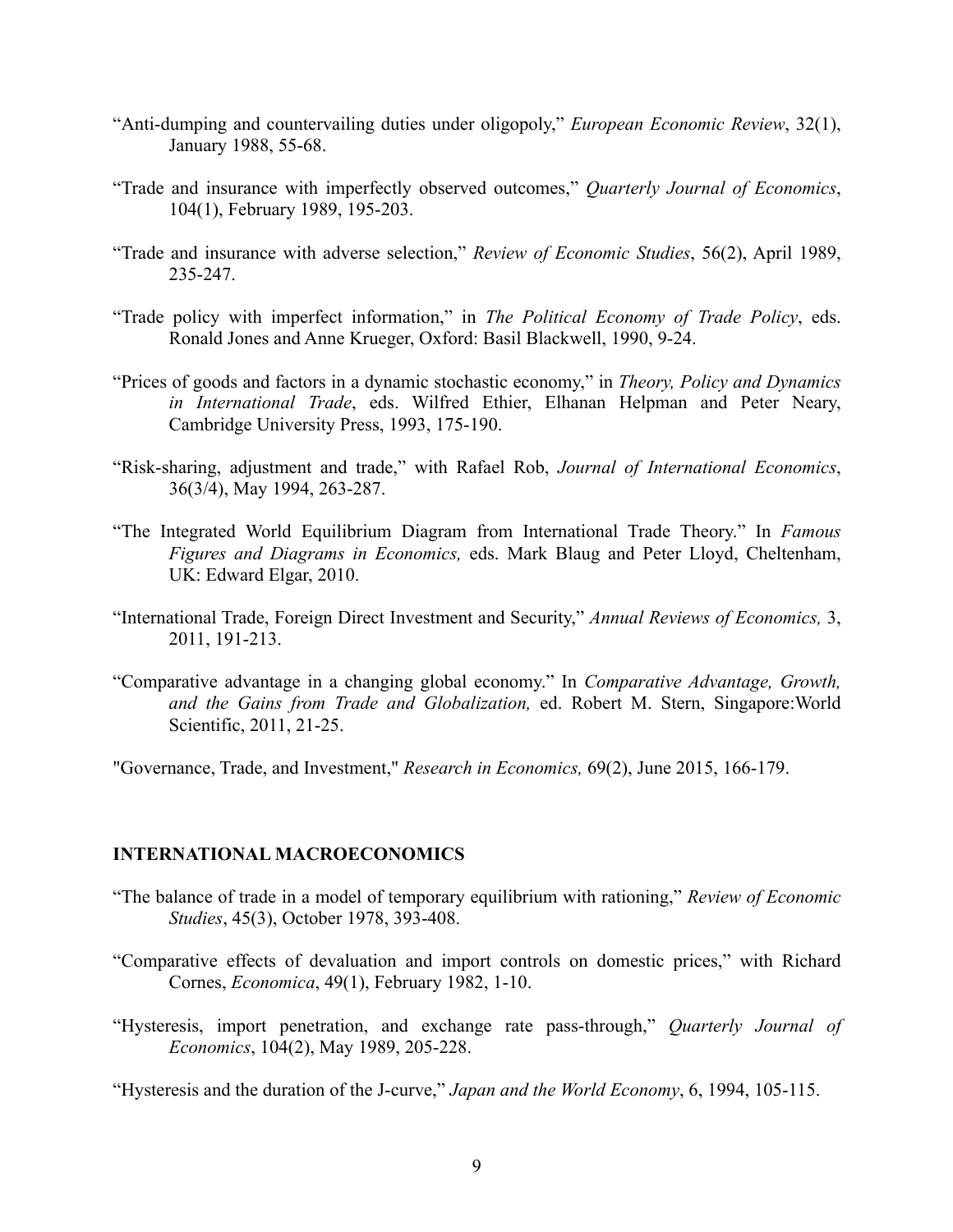- "A repeated game model of monetary union," *Economic Journal,* 110(466), October 2000, 759- 780.
- "Games of monetary and fiscal interactions in the EMU," *European Economic Review*, 45(4-6), May 2001, 589-613.
- "Monetary-fiscal interactions and commitment versus discretion in a monetary union," with Luisa Lambertini, *European Economic Review*, 45(4-6), May 2001, 977-987.
- "Symbiosis of monetary and fiscal policies in a monetary union," with Luisa Lambertini, *Journal of International Economics,* 60(2), August 2003, 235-247.
- "Common agency with rational expectations: Theory and application to a monetary union," with Henrik Jensen, *Economic Journal,* 113 (489), July 2003, 539-549.
- "A real options perspective on the future of the euro," (with Fernando Alvarez) Journal of Monetary Economics, 61(1), January 2014, 78-109.

#### **INDUSTRIAL ORGANIZATION**

- "Advertising and welfare," with Victor Norman, *Bell Journal of Economics*, 9(1), Spring 1978, 1-17.
- "A model of duopoly suggesting a theory of entry barriers," *Bell Journal of Economics*, 10(1), Spring 1979, 20-32.
- "Quality and quantity competition," *Review of Economic Studies*, 46(4), October 1979, 587-599.
- "Advertising and welfare: Reply," with Victor Norman, *Bell Journal of Economics*, 10(2), Autumn 1979, 728-729.
- "The role of investment in entry deterrence," *Economic Journal*, 90(1), March 1980, 95-106.
- "Advertising and welfare: Another reply," with Victor Norman, *Bell Journal of Economics*, 11(2), Autumn 1980, 753-754.
- "Recent developments in oligopoly theory," *American Economic Review*, Papers and Proceedings, 72(2), May 1982, 12-17.
- "Oligopoly and welfare: A unified presentation with applications to trade and development," with Nicholas Stern, *European Economic Review*, 19(1), September 1982, 123-143.
- "Vertical integration in a monopolistically competitive industry," *International Journal of Industrial Organization*, 1(1), March 1983, 63-78.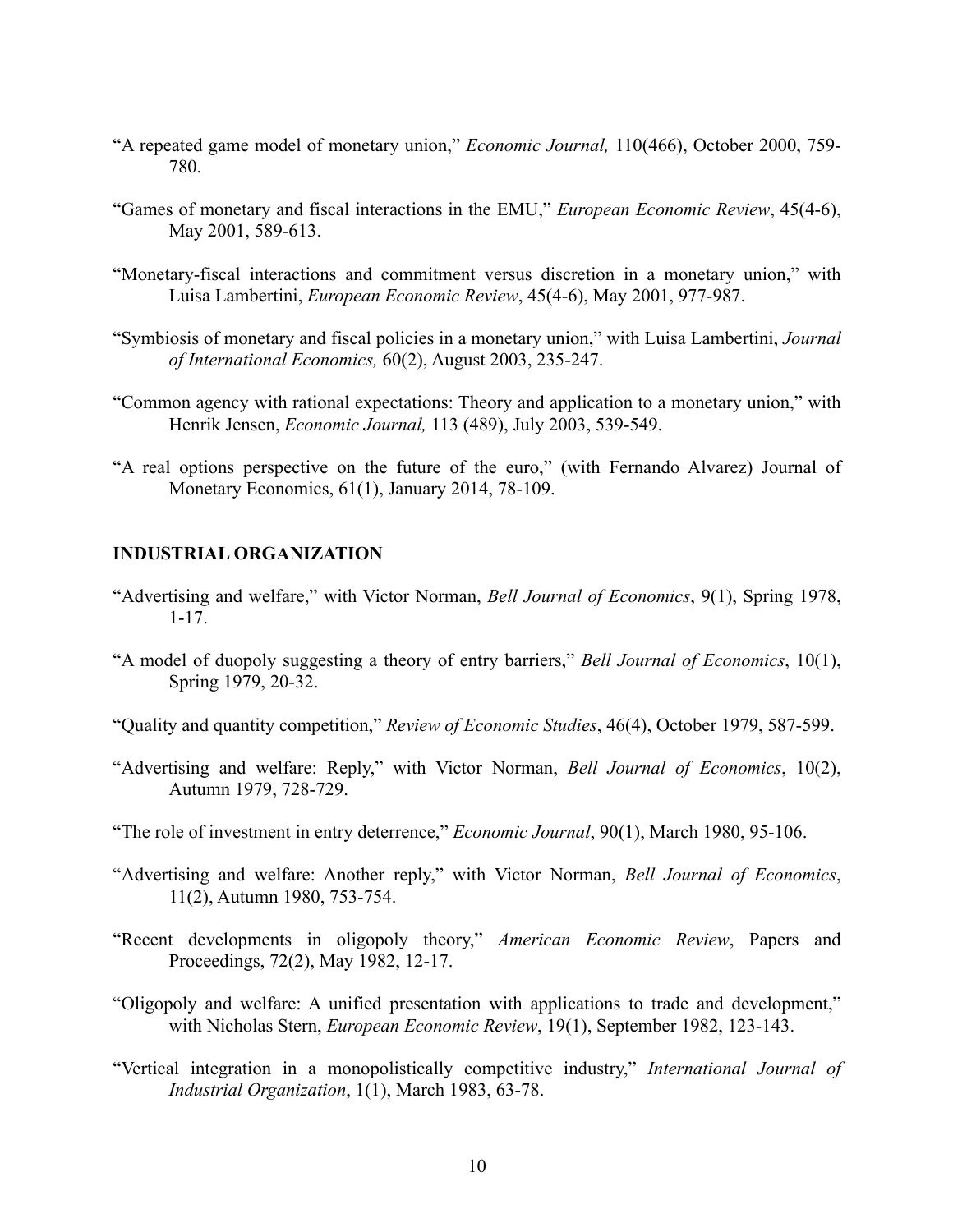- "Entry dynamics with mixed strategies," with Carl Shapiro, in *The Economics of Strategic Planning*, ed. L. G. Thomas, Lexington, MA: D.C. Heath, Lexington Books, 1986, 63-79.
- "A general model of R&D competition and policy," *Rand Journal of Economics*, 19(3), Autumn 1988, 317-326.
- "The dynamics of competitive industries: Theory, evidence, and policy implications," in *1993 Conference of Industry Economics: Papers and Proceedings*, Canberra, Australia: Bureau of Industry Economics, 1993, 1-16.
- "Too small to regulate," with Kaushik Basu, *Journal of Quantitative Economics,* 15(1), March 2017, 1-14.
- "Relation-based governance and competition." In *Markets, Governance, and Institutions in the Process of Economic Development,* eds. Ajit Mishra and Tridip Ray, Oxford, UK: Oxford University Press, 259-270.

#### **PUBLIC ECONOMICS**

- "On the optimum structure of commodity taxes," *American Economic Review*, 60(3), June 1970, 295-301.
- "Welfare effects of tax and price changes," *Journal of Public Economics*, 4(2), February 1975, 103-123.
- "Welfare effects of tax and price changes: Correction," with Knud Munk, *Journal of Public Economics*, 8(1), August 1977, 103-107.
- "Some simplified formulae for optimal income taxation," with Agnar Sandmo, *Scandinavian Journal of Economics*, 79(4), December 1977, 417-423.
- "Price changes and optimum taxation in a many-consumer economy," *Journal of Public Economics*, 11(2), March 1979, 143-157.
- "Utilitarian and egalitarian redistributions," with Jesus Seade, *Economics Letters*, 4(2), 1979, 121-124.
- "Setting the price of oil in a distorted economy," with David Newbery, *Economic Journal*, 95 (supplement), March 1985, 71-82.
- "Tax policy in open economies," in *Handbook of Public Economics*, Vol. I, eds. Alan Auerbach and Martin Feldstein, Amsterdam: North-Holland, 1985, 313-374.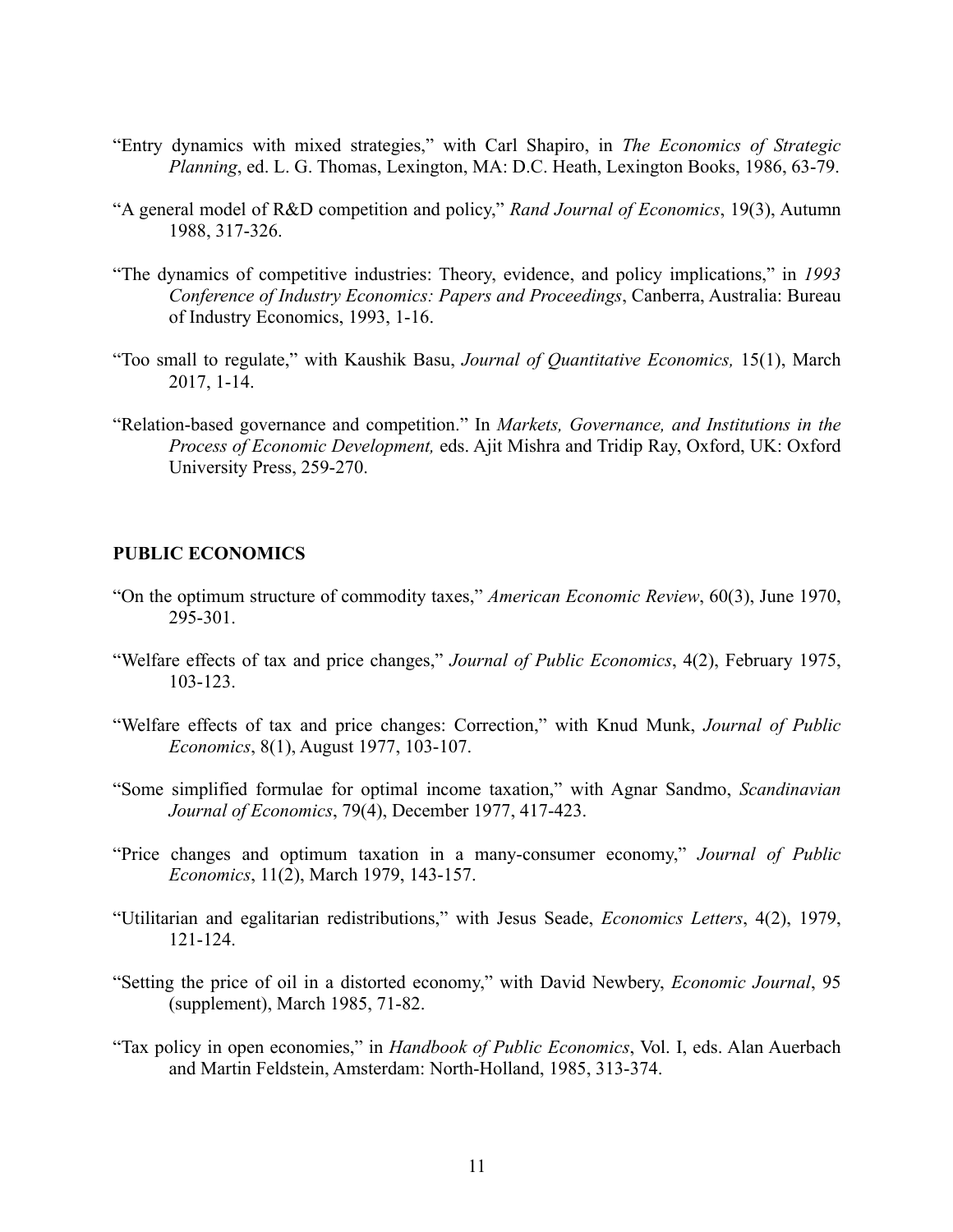- "Does voluntary participation undermine the Coase theorem?" with Mancur Olson, *Journal of Public Economics,* 76(3), June 2000, 309-335.
- "Incentives and organizations in the public sector: An interpretative review," *Journal of Human Resources,* 37(4), Fall 2002, 696-727.
- "Incentive contracts for faith-based organizations to deliver social services," in *Economic Theory in a Changing World: Policymaking for Growth,* eds. Sajal Lahiri and Pradip Maiti, New Delhi: Oxford University Press, 2005, 155-163.
- "Bureaucracy, Its Reform, and Development," *Review of Market Integration* 4(2), August 2012, 135-157.
- "Social creation of pro-social preferences for collective action," with Simon Levin, in *The Theory of Externalities and Public Goods,* eds. Wolfgang Buchholz and Dirk Rübbelke, Springer, 2017, 127-143.
- "Localized pro-social preferences, public goods and common-pool resources," with Simon Levin and Andrew Tilman, *Proceedings of the National Academy of Sciences,* Sackler colloquium *Economics, Environment, and Sustainable Development,* 116(12), Mar.19, 2019, S305-310.

# **LAW AND INSTITUTIONS OF ECONOMIC GOVERNANCE**

- "On modes of economic governance," *Econometrica,* 71(2), March 2003, 449-481.
- "Trade expansion and contract enforcement," *Journal of Political Economy,* 111(6), December 2003, 1293-1317.
- "Two-tier market institutions," *Chicago Journal of International Law*, 5(1), Summer 2004, 139-155.
- "Economic Governance," in *The New Palgrave Dictionary of Economics,* eds. Steven N. Durlauf and Laurence E. Blume, Palgrave Macmillan, 2006.
- "Governance Institutions and Development," in *Economic Developments in India,* eds. Raj Kapila and Uma Kapila, EDI Vol. 115, 29-44, New Delhi: Academic Foundation.
- "Governance Institutions and Economic Activity," (AEA Presidential Address) *American Economic Review,* 99(1), March 2009, 5-24.
- "Governance Institutions and India's Development," *Indian Journal of Industrial Relations,* 44(4), April 2009, 539-553.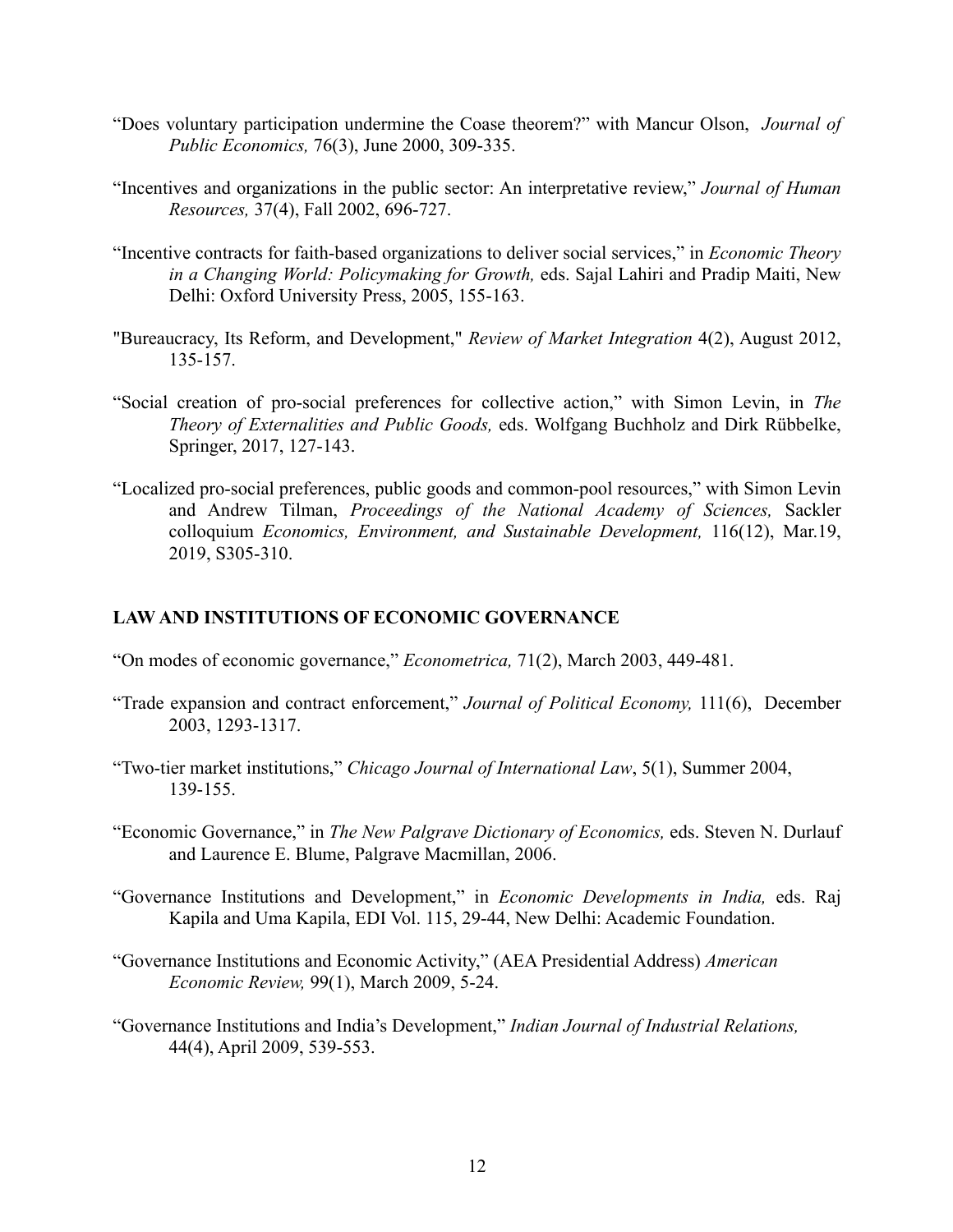- "A game-theoretic perspective on Diego Gambetta's *Codes of the Underworld*," *Global Crime*, 12(2), May 2011, 134–145.
- "Dynamics of social, political, and economic institutions," with Eva M. Meyersson Milgrom and Paul R. Milgrom, editors' introduction to a symposium with the same title, *Proceedings of the National Academy of Sciences*, Vol. 108 (Supplement 4), 27 December 2011, 21283- 21284.
- "Reciprocal Insurance Among Kenyan Pastoralists." With Simon Levin and Daniel Rubenstein, *Theoretical Ecology*, 6(2), May 2013, 173-187.
- "How Business Community Institutions Can Help Fight Corruption." *World Bank Economic Review,* 29 (suppl 1), 2015, S25-S47.
- "Governance Reforms and Growth: Some Ideas from Economic Theory." *Frontiers of Economics in China,* 10(4), December 2015, pp. 567-584.
- "Corruption: Supply-side and demand-side solutions." In *Development in India: Micro and Macro Perspectives,* eds. S. Mahendra Dev and P.G. Babu, Springer, 2016, 57-68.
- "Anti-Corruption Institutions: Some History and Theory." In *Institutions, Governance, and the Control of Corruption,* eds. Kaushik Basu and Tito Cordella, Palgrave Macmillan, 2018, pp. 15-49.

# **POLITICAL ECONOMY**

- "Directly unproductive prophet-seeking activities," with Gene M. Grossman, *American Economic Review*, 74(5), December 1984, 1087-1088.
- "Redistributive politics and economic efficiency," with John Londregan, *American Political Science Review*, 89(4), December 1995, 856-866.
- "Transaction cost politics and economic policy: A framework and a case study," *Rivista di Politica Economica*, 86(6), June 1996, 3-39.
- "Special-interest lobbying and endogenous commodity taxation," (Samuelson Lecture) *Eastern Economic Journal*, 22(4), Fall 1996, 375-388.
- "The determinants of success of special interests in redistributive politics," with John Londregan, *Journal of Politics*, 58(4), November 1996, 1132-1155.
- "Power of incentives in private vs. public organizations," *American Economic Review*, Papers and Proceedings, 87(2), May 1997, 378-382.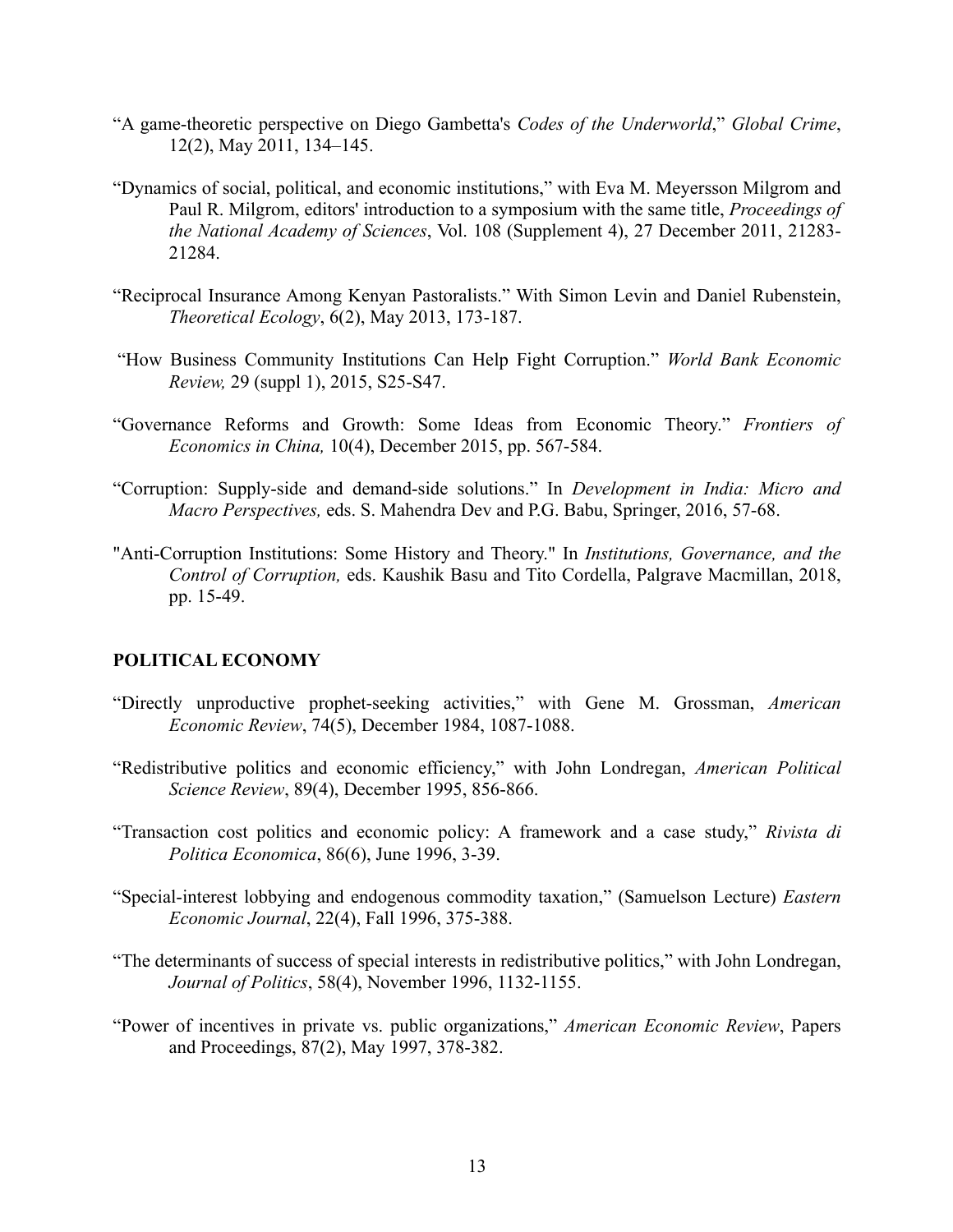- "Common agency and coordination: General theory and application to government policymaking," with Gene Grossman and Elhanan Helpman, *Journal of Political Economy*, 105(4), August 1997, 752-769.
- "Economists as advisers to politicians and to society" (comment on paper by O'Flaherty and Bhagwati), *Economics and Politics*, 9(3), November 1997, 225-230.
- "Fiscal federalism and redistributive politics," with John Londregan, *Journal of Public Economics*, 68(2), May 1998, 153-180.
- "Ideology, tactics, and efficiency in redistributive politics," with John Londregan, *Quarterly Journal of Economics*, 113(2), May 1998, 497-529.
- "The dynamics of political compromise," with Gene Grossman and Faruk Gul, *Journal of Political Economy,* 108(3), June 2000, 531-568.
- "Political power and the credibility of government debt," with John Londregan, *Journal of Economic Theory*, 94(1), September 2000, 80-105.
- "Some lessons from transaction-cost politics for less-developed countries," *Economics and Politics,* 15(2), July 2003, 107-133.
- "Political polarization," with Jörgen Weibull, *Proceedings of the National Academy of Sciences,*  May 1, 2007, 104 (18): 7351-7356.
- "Democracy, Autocracy, and Bureaucracy," *Journal of Globalization and Development*, 1(1), January 2010, 1-45.
- "Catalyst or Cause? Legislation and the Demise of Machine Politics in Britain and the United States," with Edwin Camp and Susan Stokes, *Legislative Studies Quarterly*, 39(4), November 2014, pp. 559-591.

#### **INVESTMENT UNDER UNCERTAINTY**

- "Intersectoral capital reallocation under price uncertainty," *Journal of International Economics*, 26(3-4), May 1989, 309-325.
- "Entry and exit decisions under uncertainty," *Journal of Political Economy*, 97(3), June 1989, 620-638.
- "Analytical approximations in models of hysteresis," *Review of Economic Studies*, 58(1), January 1991, 141-151.
- "Irreversible investment with price ceilings," *Journal of Political Economy*, 99(3), June 1991, 541-557.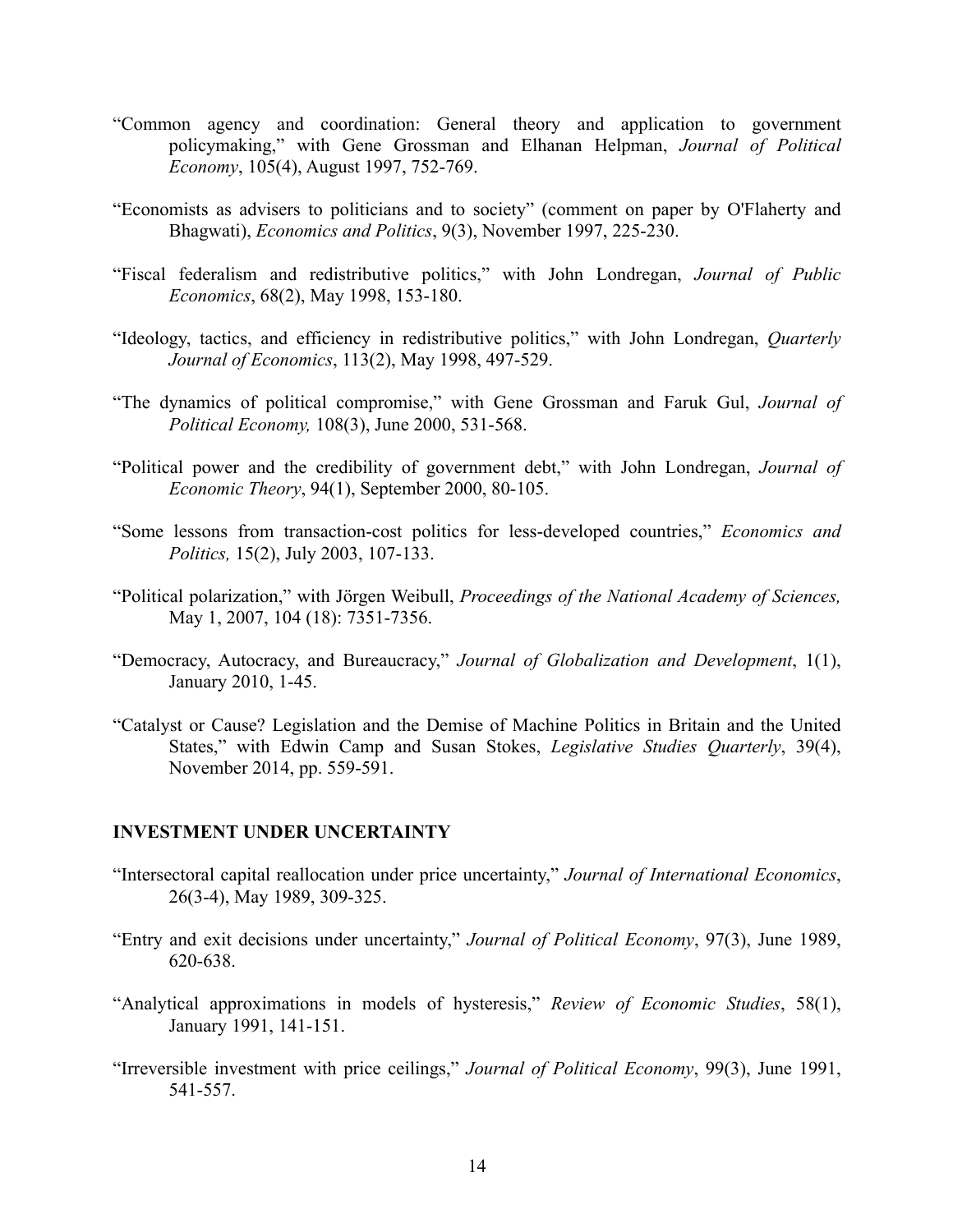"A simplified treatment of the optimal regulation of Brownian motion," *Journal of Economic Dynamics and Control*, 15(4), October 1991, 657-673.

"Investment and hysteresis," *Journal of Economic Perspectives*, 6(1), Winter 1992, 107-132.

- "Choosing among alternative lumpy investment projects under uncertainty," *Economics Letters*, 43(3), 1993, 281-285.
- "Irreversible investment and competition under uncertainty," in *Capital, Investment and Development*, eds. Kaushik Basu, Mukul Majumdar and Tapan Mitra, Cambridge, MA: Basil Blackwell, 1993, 56-74.
- "Switching costs and sectoral adjustments in general equilibrium with uninsured risk," with Rafael Rob, *Journal of Economic Theory*, 62(1), February 1994, 48-69.
- "Irreversible investment under uncertainty and scale economies," *Journal of Economic Dynamics and Control*, 19, January 1995, 327-350.
- "Options, the value of capital, and investment," with Andrew B. Abel, Janice C. Eberly and Robert S. Pindyck, *Quarterly Journal of Economics*, 111(3), August 1996, 753-777.
- "Investment and employment dynamics in the short run and the long run," (Hicks Lecture) *Oxford Economic Papers*, 49(1), January 1997, in 1-20.
- "A markup interpretation of optimal investment rules," with Robert S. Pindyck and Sigbjorn Sodal, *Economic Journal*, 109(3), April 1999, 179-189.
- "Expandability, reversibility, and optimal capacity choice," with Robert S. Pindyck, in *New Developments and Applications in Real Options*, eds. Michael Brennan and Lenos Trigeorgis, Oxford University Press, 2000, 50-70.

"An option value problem from *Seinfeld*," *Economic Inquiry*, 50(2), April 2012, 563-565.

# **GROWTH AND DEVELOPMENT**

- "Optimal development in the labour surplus economy," *Review of Economic Studies*, 35(1), January 1968, 23-34.
- "Marketable surplus and dual development," *Journal of Economic Theory*, 1(2), August 1969, 203-219.

"Growth patterns in a dual economy," *Oxford Economic Papers*, 22(2), July 1970, 229-234.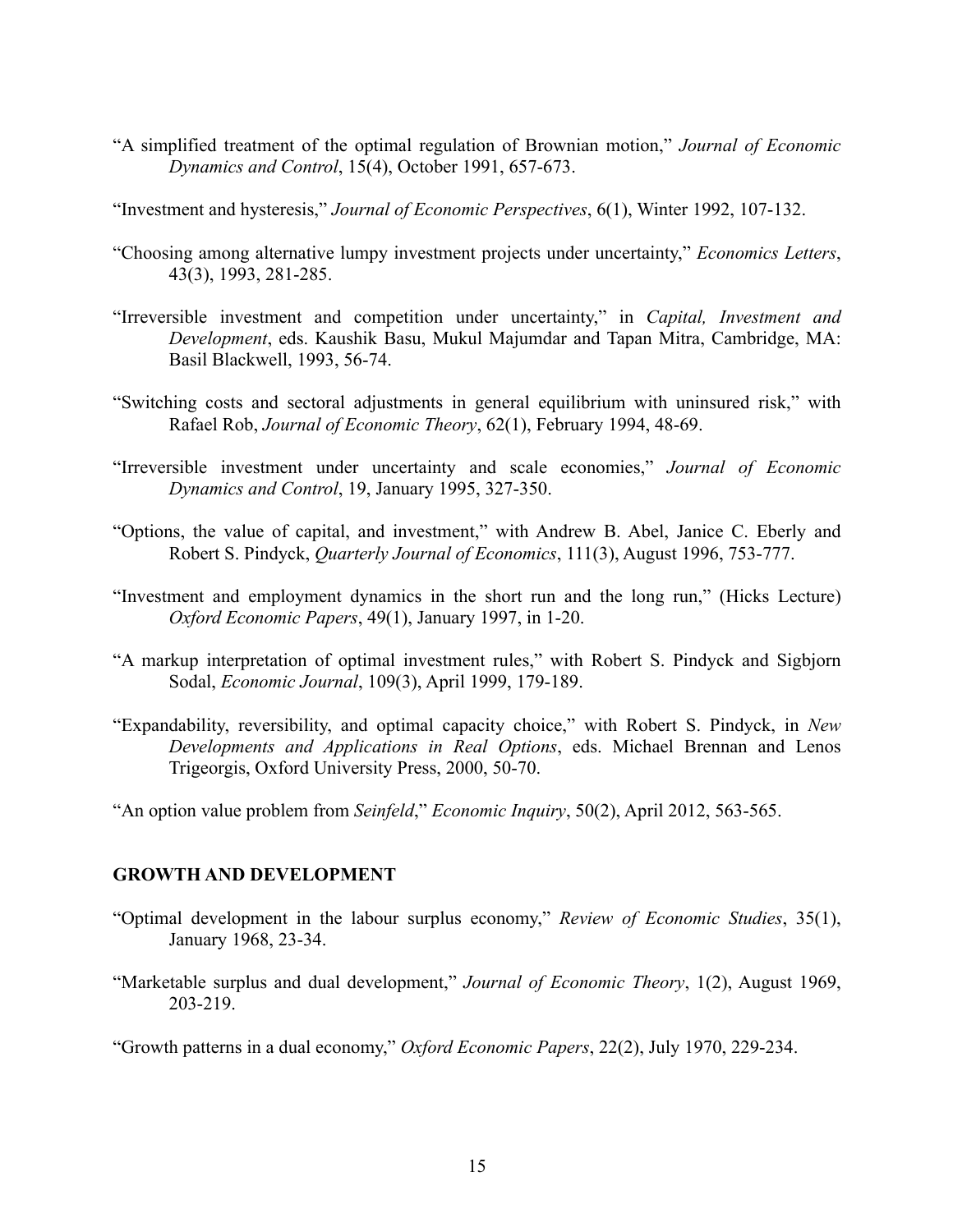- "Maximal growth when food output is uncertain," in *Contributions to the Von Neumann Growth Model*, eds. G. Bruckmann and W. Weber, Vienna: Springer-Verlag, July 1971, 157-166.
- "Short-run equilibrium and shadow prices in the dual economy," *Oxford Economic Papers*, 23(3), November 1971, 384-400.
- "Comparative dynamics from the point of view of the dual," in *Essays in Modern Economics* (Proceedings of the Association of University Teachers of Economics, 1972), eds. J.M. Parkin and A.R. Nobay, London: Longmans, April 1973, 35-46.
- "Models of dual economies," in *Models of Economic Growth* (International Economic Association conference volume), eds. J.A. Mirrlees and N.H. Stern, London: Macmillan, September 1973, 325-352.
- "Determinants of shadow prices in open dual economies," with Nicholas Stern, *Oxford Economic Papers*, 26(1), March 1974, 42-53.
- "Optimum saving with economies of scale," with James Mirrlees and Nicholas Stern, *Review of Economic Studies*, 42(3), July 1975, 303-325.
- "The accumulation of capital theory," *Oxford Economic Papers*, 29(1), March 1977, 1-29.
- "On Hartwick's Rule and regular maxi-min paths of capital accumulation and resource depletion," with Peter Hammond and Michael Hoel, *Review of Economic Studies*, 47(2), April 1980, 551-556.
- "The export of capital theory," *Journal of International Economics*, 11(2), May 1981, 279-294.
- "Duale ökonomien," in *Das Handwörterbuch der Mathematischen Wirtschaftswissenschaften*, Volume I, ed. Reinhard Selten, Wiesbaden: Th. Gabler Verlag, October 1979, 33-35.
- "Growth theory after thirty years," in *Growth, Productivity, and Employment*, ed. Peter Diamond, Cambridge, MA: MIT Press, 1990, 3-22.
- "Scale economies, technological change, and diversification," in *The Economics of Rural Organization: Theory, Practice, and Policy*, eds. Karla Hoff, Avishay Braverman and Joseph Stiglitz, Oxford University Press, 1993, 500-518.
- "Evaluating recipes for development success," *World Bank Research Observer* 22(2), Fall 2007, 131-157.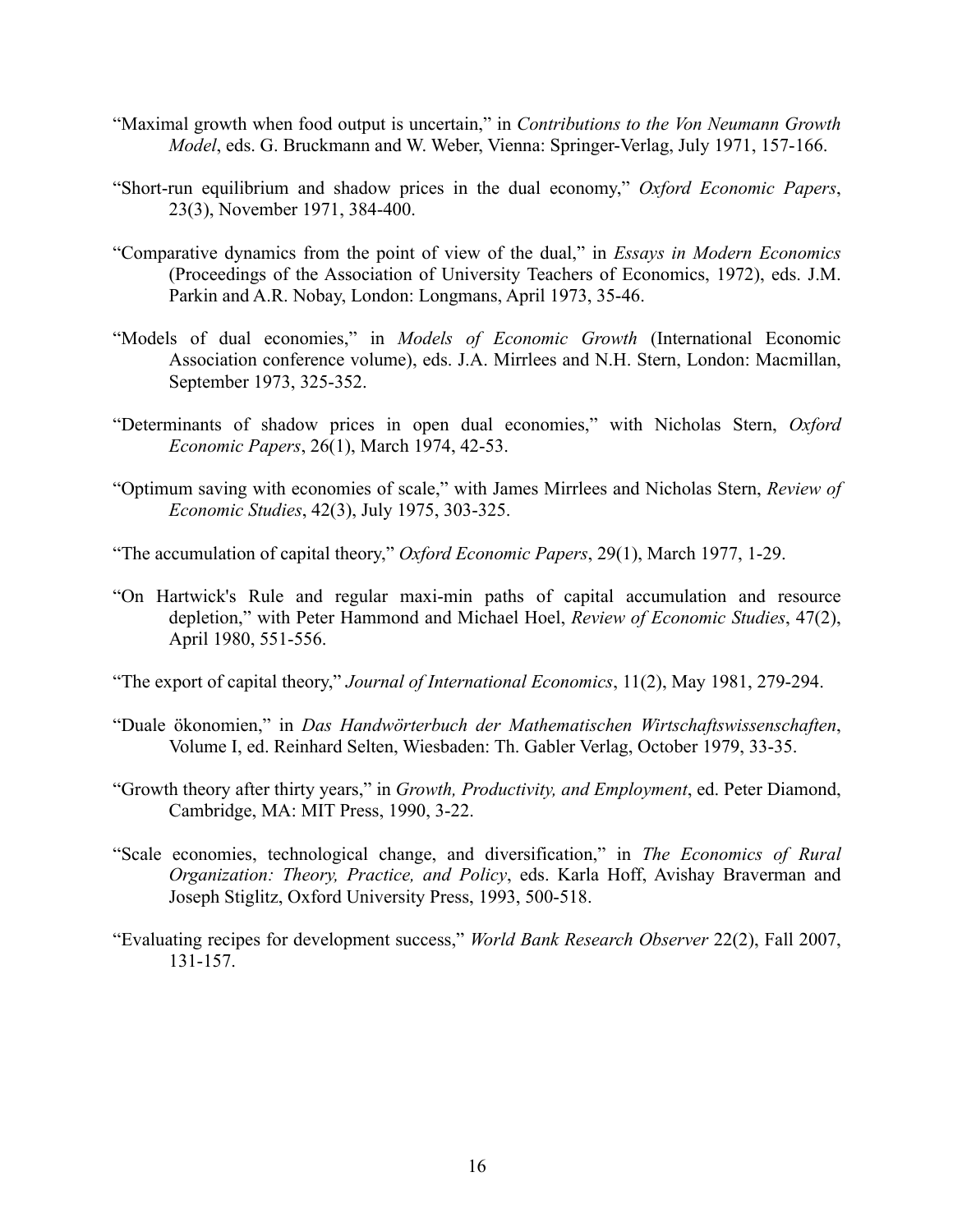#### **OTHER FIELDS**

- "The optimum factory town," *Bell Journal of Economics and Management Science*, 4(2), Autumn 1973, 637-651.
- "Market valuation of illiquid debt and implications for conflicts among creditors," with Leonardo Bartolini, *IMF Staff Papers*, 38(4), December 1991, 828-849.
- "Restoring fun to game theory." In *Teaching Economics: More Alternatives to Chalk and Talk*, eds William E. Becker, Michael Watts, and Suzanne R. Becker, Cheltenham, UK: Edward Elgar, 2006, 1-19.
- "Environmental Catastrophes and Mitigation Policies in a Multi-Region World," with Timothy Besley, *Proceedings of the National Academy of Sciences,* Sackler colloquium *Economics, Environment and Sustainable Development,* 116(12), Mar. 19, 2019, S270- 276.

## **GENERAL READERSHIP**

- "Making strategies credible," with Barry Nalebuff, in *Strategy and Choice*, ed. Richard Zeckhauser, Cambridge, MA: MIT Press, 1991, 161-184.
- Chapters 6: "Swedish Economics in the 1980s," 7: "The Organization of Research," 8: "Graduate Education in Sweden," and 9: "Recommendations," with Seppo Honkapohja and Robert M. Solow, in *Economics in Sweden: An Evaluation of Swedish Research in Economics*, ed. Lars Engwall, London: Routledge, 1992, 129-186.
- "Game theory" and "Prisoner's dilemma," with Barry Nalebuff, in *The Fortune Encyclopedia of Economics*, ed. David R. Henderson, Warner Books, 1993, 61-63, 640-643.
- "The options approach to capital investment," with Robert S. Pindyck, *Harvard Business Review*, May-June 1995, 105-115, reprinted in *Seeing Differently: Insights on Innovation,* ed. John Seely Brown, Cambridge, MA: Harvard University Press.
- "Game theory explained," article in conjunction with PBS program *A Brilliant Madness,* 2001. Available at http://www.pbs.org/wgbh/amex/nash/sfeature/sf\_dixit.html
- "Governance Institutions and Development," Second P.R. Brahmananda Lecture delivered at the Reserve Bank of India, June 28, 2007. Available at http://rbidocs.rbi.org.in/rdocs/Speeches/PDFs/78265.pdf

"Are India's Reforms in Peril?" *Business and Economy,* 13 November 2008, p. 82.

"The Cone of Uncertainty of the 21st Century's Economic Hurricane." In *In 100 Years*, ed. Ignacio Palacios-Huerta, Cambridge, MA: MIT Press, 2013, pp. 49-56.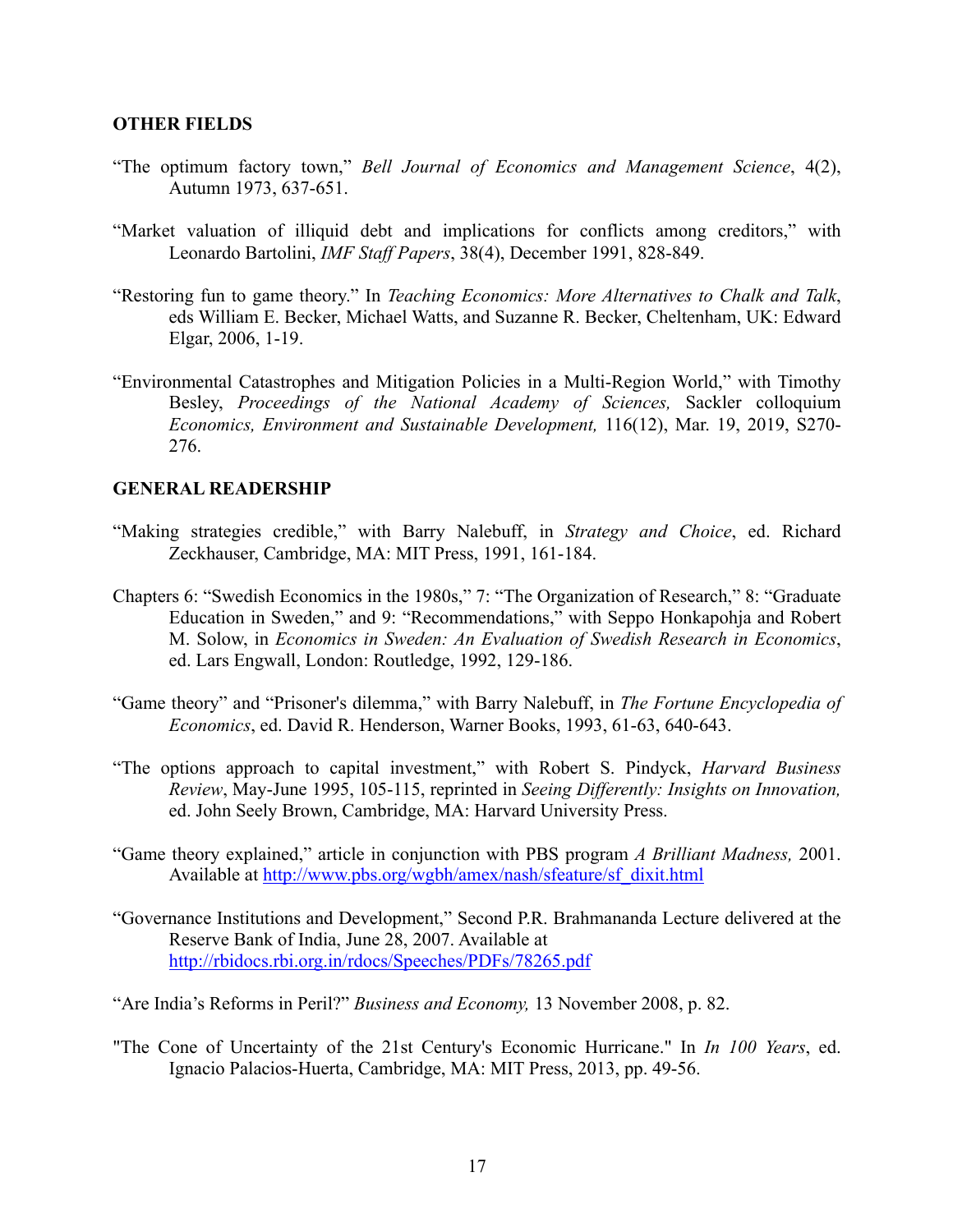"New Ideas for Fighting Corruption in India." With Ritika Mankar. LiveMint, April 23, 2018. https://www.livemint.com/Opinion/mxVdMVeQUBEfoJWmY0scRL/New-ideas-for-fighting-corruption-in-India.html

# **ON ECONOMICS AND ECONOMISTS**

- "In honor of Paul Krugman: Winner of the John Bates Clark Medal," *Journal of Economic Perspectives*, 7(2), Spring 1993, 173-188.
- "My system of work (Not!)" *The American Economist*, 38(1), Spring 1994, 10-16, reprinted in *Passion and Craft: How Economists Work*, ed. Michael Szenberg, Ann Arbor, MA: Michigan University Press, 1998.
- "Thomas Schelling," with Richard Zeckhauser, in *American Economists of the Late Twentieth Century*, ed. Warren J. Samuels, Edward Elgar, 1996, 259-273.
- "James Mirrlees' contributions to the theory of information and incentives," with Timothy Besley, *Scandinavian Journal of Economics*, 99(2), June 1997, 207-235.
- "Mancur Olson: Social scientist," *Economic Journal,* 109(5), June 1999, F443-F452.
- "John Nash: Founder of modern game theory," *Game Theory: A Festschrift in Honor of John Nash,* eds. Constantina Kottaridi and Gregorios Siourounis, Athens: Eurasia Publications, 2002, 98-100. English translation at http://www.princeton.edu/~dixitak/home/nashenco.pdf
- "Paul Samuelson as teacher," in *Paul A. Samuelson: On Being an Economist,* Eds. Michael Szenberg, Aron Gottesman and Lall Ramrattan. New York, NY: Jorge Pinto Books, 2005, 99-102.
- "Thomas Schelling's contributions to game theory," *Scandinavian Journal of Economics,* 108(2), 2006, 213-229.
- "Paul Samuelson and international trade theory over eight decades," in *Samuelsonian Economics and the Twenty-First Century,* eds. Michael Szenberg, Lall Ramrattan, and Aron Gottesman, New York: Oxford University Press, 2006, 197-211.
- "Why Paul Krugman got the Nobel Prize: Economics, not polemics." VoxEU, Center for Economic Policy Research, October 17, 2008. Available at http://www.voxeu.org/index.php?q=node/2463
- "Evgeny Slutsky: The most famous Russian economist of the twentieth century." *ACA International Scientific Conference Series*,Volume VI, eds Boris P. Borisov and Igor V. Kochubey, pp.93-95.

"Paul Samuelson's legacy," *Annual Reviews of Economics* 4, 2012, 1-31.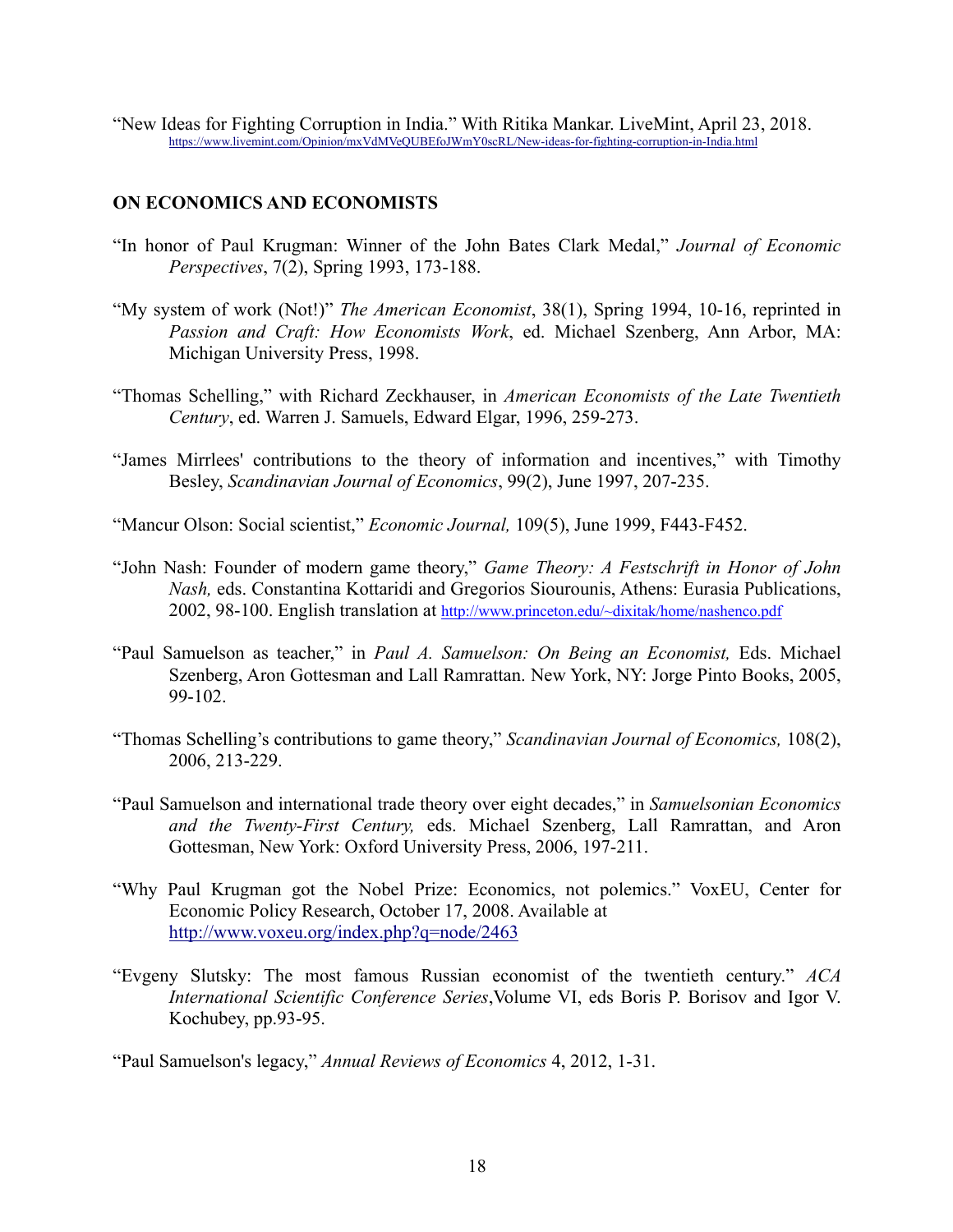"My philosophy of economics, life, and everything (Not!)" In *Eminent Economists II: Their Life and Work Philosophies,* eds. Michael Szenberg and Lall Ramrattan, Cambridge University Press, 2014, 118-128.

#### **III. REVIEWS AND DISCUSSIONS**

- Review of: Unfashionable Economics Essays in Honor of Lord Balogh, ed. Paul Streeten. In *Oxford Magazine*, Michaelmas 1980, No.7.
- Review of: Essays in Economic Analysis, eds. J. M. Parkin and A. R. Nobay. In *Economic Journal*, March 1977.
- Review of: The Economic Theory of Modern Society, by Michio Morishima. In *Economic Journal*, September 1977.
- Review of: A Theory of the Individual for Economic Analysis, Volume I, by J. Lesourne. In *Economic Journal*, June 1978.
- Discussion of: Michael Allingham's paper in *Contemporary Economic Analysis*, Volume II, eds David Currie and Wilf Peters, London: Croome-Helm, 1979.
- Review of: Economic Theory and the Core, by Lester G. Telser. In *Economic Journal*, December 1979.
- Discussion of: Peter Neary's paper in *Import Competition and Response*, ed. Jagdish Bhagwati, University of Chicago Press, 1982.
- Review of: Topics in Mathematical Analysis for Economists, by Knut Sydsæter. In *Scandinavian Journal of Economics*, September 1983.
- Discussion of: Wilfred Ethier's chapter, in *International Economics*, ed. Lawrence H. Officer, Boston, MA: Kluwer Academic Publishers, 1987.
- Discussion of: Val Lambson's paper in *Trade Policy Issues and Empirical Analysis*, ed. Robert Baldwin, University of Chicago Press, 1988.
- Discussion of: Martin Feldstein and Paul Krugman's paper, in *International Aspects of Taxation*, ed. Joel Slemrod, University of Chicago Press, 1990.
- Review of: Exchange Rate Instability, by Paul Krugman. In *Journal of Economic Literature*, June 1990.
- Discussion of: Laura Tyson's paper, in *An Alternative Trade Strategy: Options for the 1990s*, eds. Robert Z. Lawrence and Charles L. Schultze, Brookings, 1990.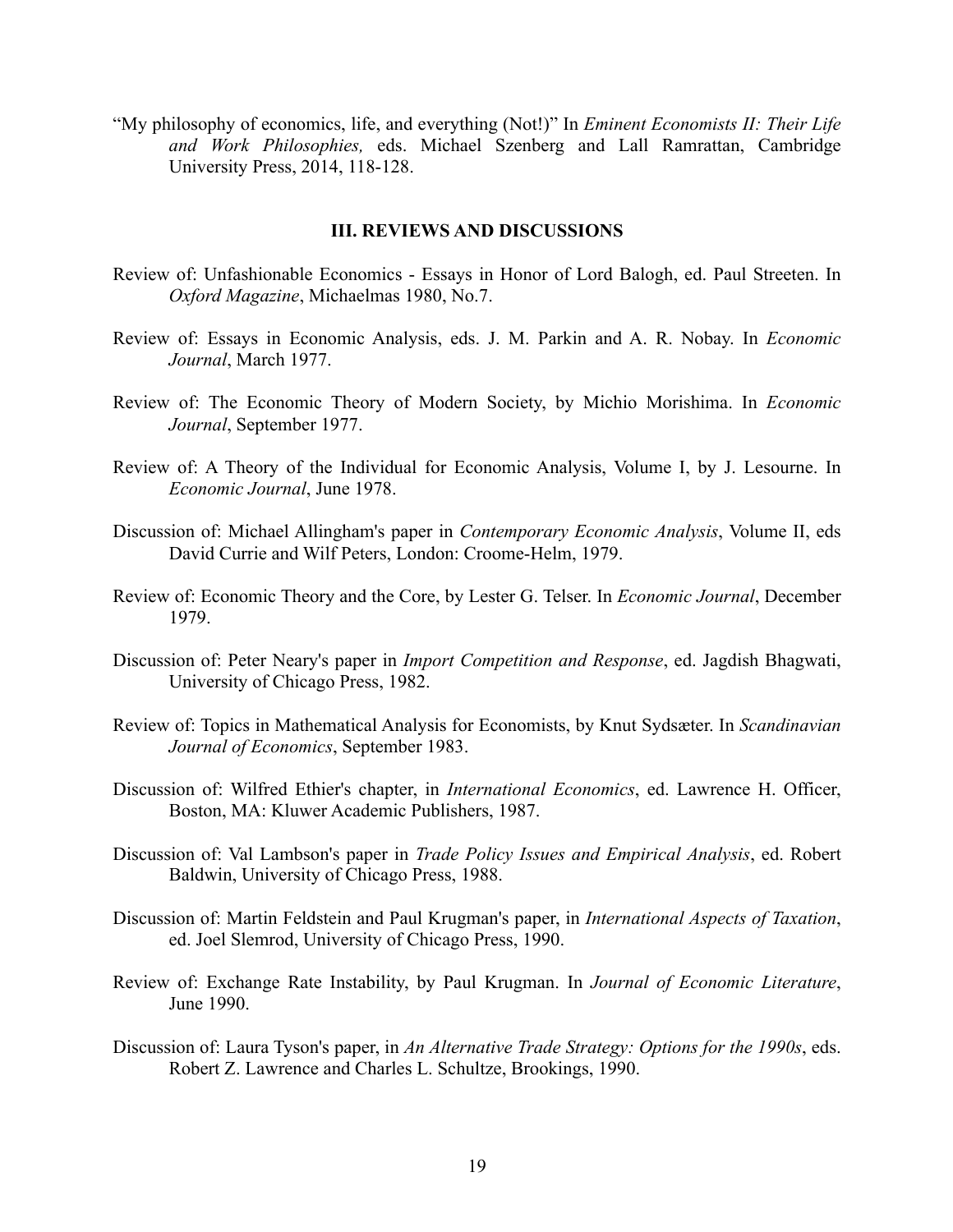- Discussion of: Paul Krugman's paper, in *New Directions in Trade Theory*, eds. Jim Levinsohn, Alan V. Deardorff, and Robert M. Stern, University of Michigan Press, 1995, 47-52.
- Review of: Games Businesses Play, by Pankaj Ghemawat. In *Economic Journal,* November 1998.
- Discussion of: Drusilla Brown's paper, in *Social Dimensions of U.S. Trade Policies,* eds. Alan V. Deardorff and Robert M. Stern, University of Michigan Press, 2000, 267-270.
- Comment on Paul Samuelson's article "The limits of free trade," (with Gene Grossman), *Journal of Economic Perspectives,* 19(3), Summer 2005, 241-242.
- Review article: "Strategy in History and (versus?) in Economics: A Review of Lawrence Freedman's Strategy: A History," *Journal of Economic Literature,* 52(4), December 2014, 1119-1134.
- Review article: " 'Somewhere in the middle you can survive': Review of *The Narrow Corridor* by Daron Acemoglu and James Robinson," *Journal of Economic Literature,* 59(4), December 2021, 1361-1375.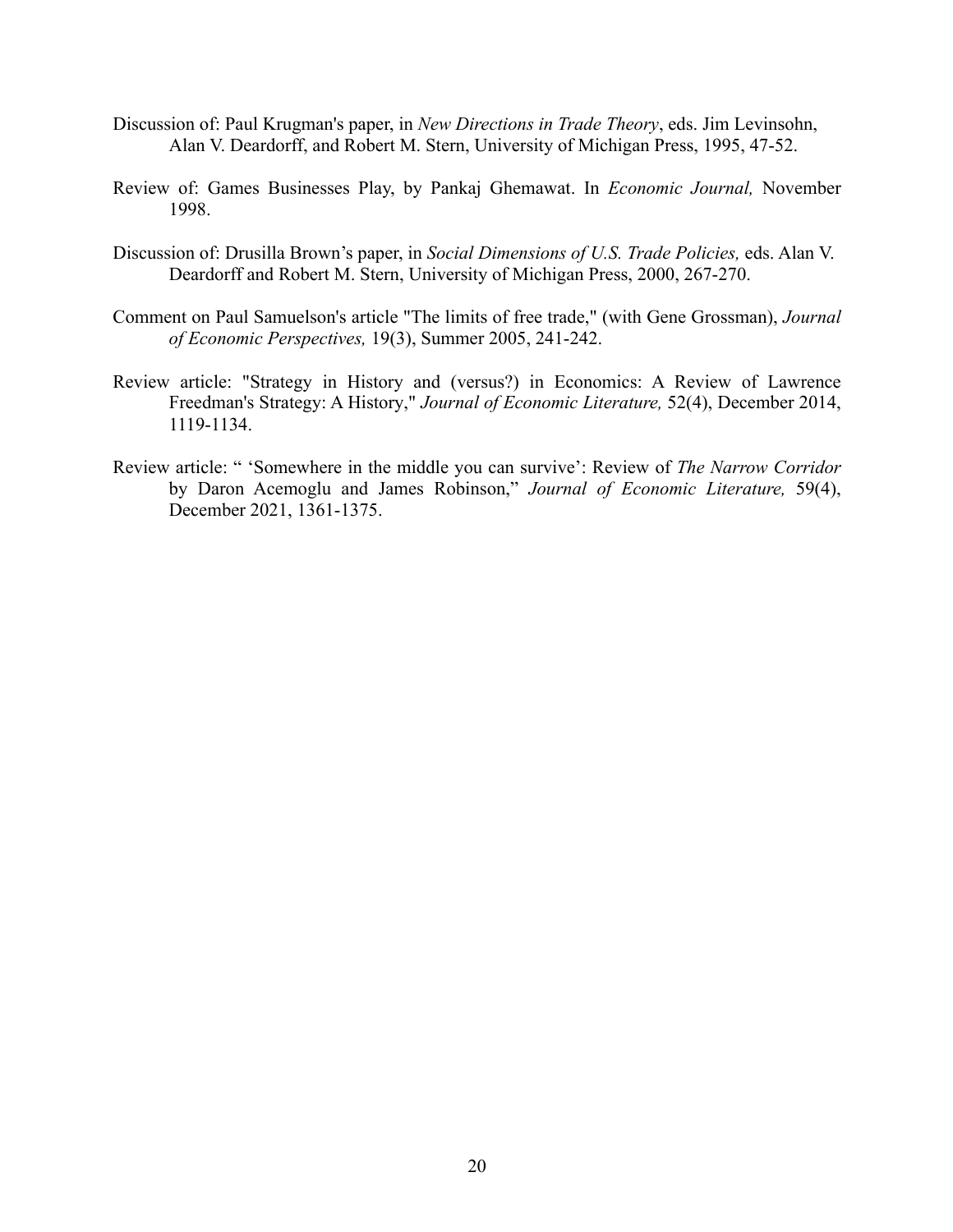#### **IV. WORKING PAPERS**

"Fighting Corruption By Altering Equilibrium in an Assurance Game." November 30, 2017.

- "How Can India Avoid Losing Its Race to Prosperity?" India Policy Forum Lecture, July 2018.
- "We Haven't Got But One More Day: The Cuban Missile Crisis As a Dynamic Chicken Game," with David McAdams and Susan Skeath, November 2019.
- "R0 for Covid Research: An early estimate and policy implications." May 2020.
- "How early should you plan to arrive for a flight?" January 2021.
- "Covid-19 in Red and Blue States." Revised version January 3, 2021.
- "A cookie-cutting problem." February 2021.
- "Laws and norms in games humans play." Paper for Nobel Symposium: 100 Years of Game Theory, December 2021.

#### **V. UNPUBLISHED PAPERS**

(Some of these are available at http://www.princeton.edu/~dixitak/home/wrkps.html)

- "A solution technique for rational expectations models with applications to the determination of exchange rates and interest rates," October 1980.
- "A model of trade in oil and capital," Princeton: Woodrow Wilson School Discussion Paper in Economics No. 16, September 1981.
- "Tax reform as industrial policy," Harvard: Kennedy School of Government, Working Paper on Industrial Policy No. 85-1, February 1985.
- "Prospects for high-technology industries and trade between the U.S. and Japan," paper presented at the first MITI Japan-U.S. Symposium, Tokyo, January 1987.
- "Risk-adjusted rates of return for project appraisal," with Amy Williamson, AGRAP project report, the World Bank, June 1989.
- "Self-Enforcing Cooperation with Graduated Punishments." With Dilip Abreu and Douglas Bernheim, July 2005.

"Predatory States and Failing States: An Agency Perspective." April 2006.

"Socializing Education and Pro-Social Preferences." August 2009.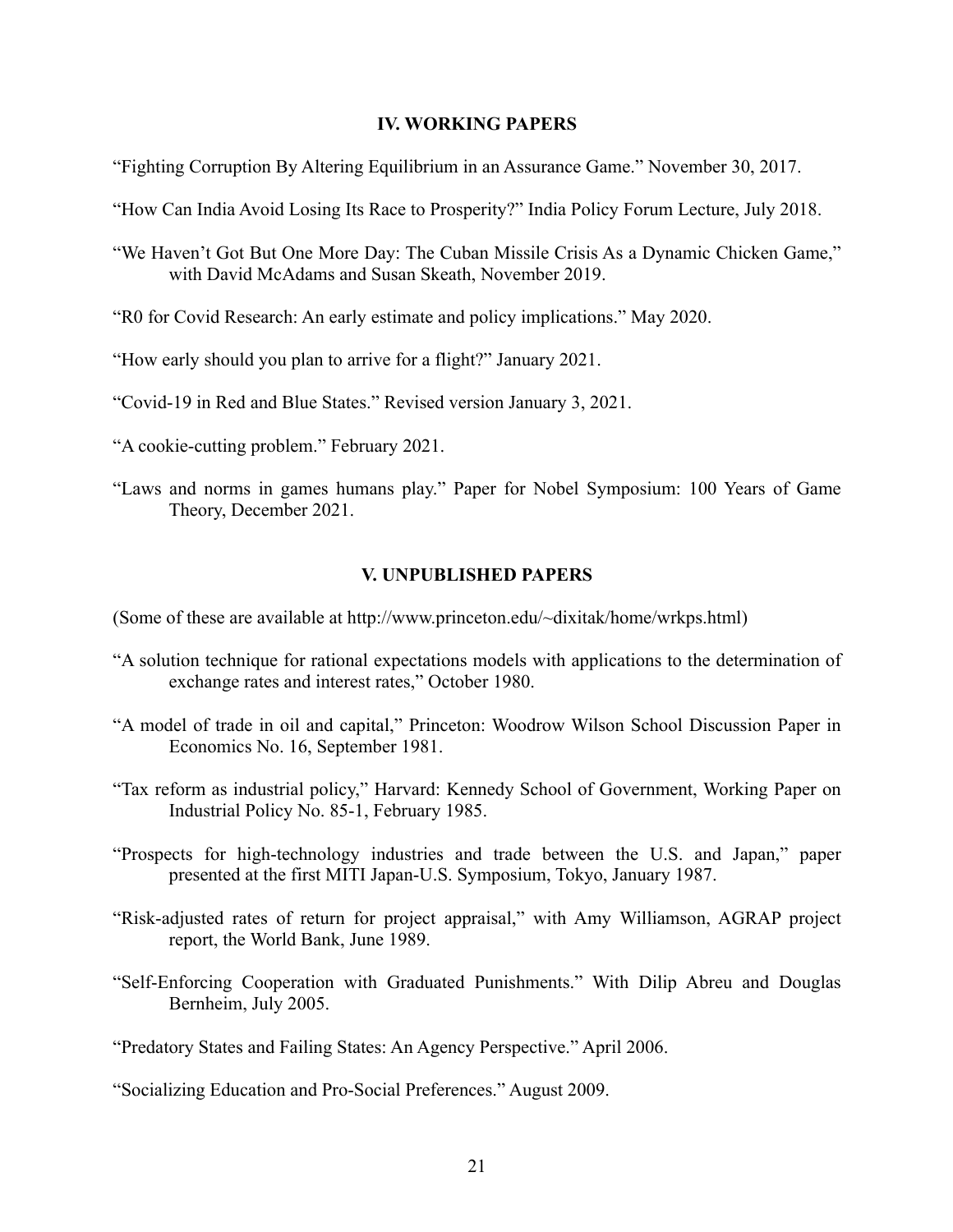"Governance, Development, and Foreign Direct Investment." December 2011. Text of the Max Weber Lecture, EUI, Florence.

# **VI. UNPUBLISHED LECTURES**

(Some of these are available at http://www.princeton.edu/~dixitak/home/wrkps.html)

"New views of Keynes' theory," March 1979.

"Introduction to duality theory and applications," June 1980.

"Interpersonal comparisons and social welfare functions," Spring 1980. (Posted with my teaching notes.)

"U.S. macroeconomic policies and the dollar overvaluation," March 1984.

"Some mathematical techniques of stochastic dynamic analysis," June 1994.

"Notes on common agency," February 1996.

- "Is There Any Future for Trade Liberalization Agreements?" Slides of presentation at the conference in honor of Victor Norman, Norges Handelshoyskole, Bergen, Norway, December 6, 2016.
- "Where is India Losing Out?" Slides for a talk given at the Indian Statistical Institute, Kolkata, December 2015.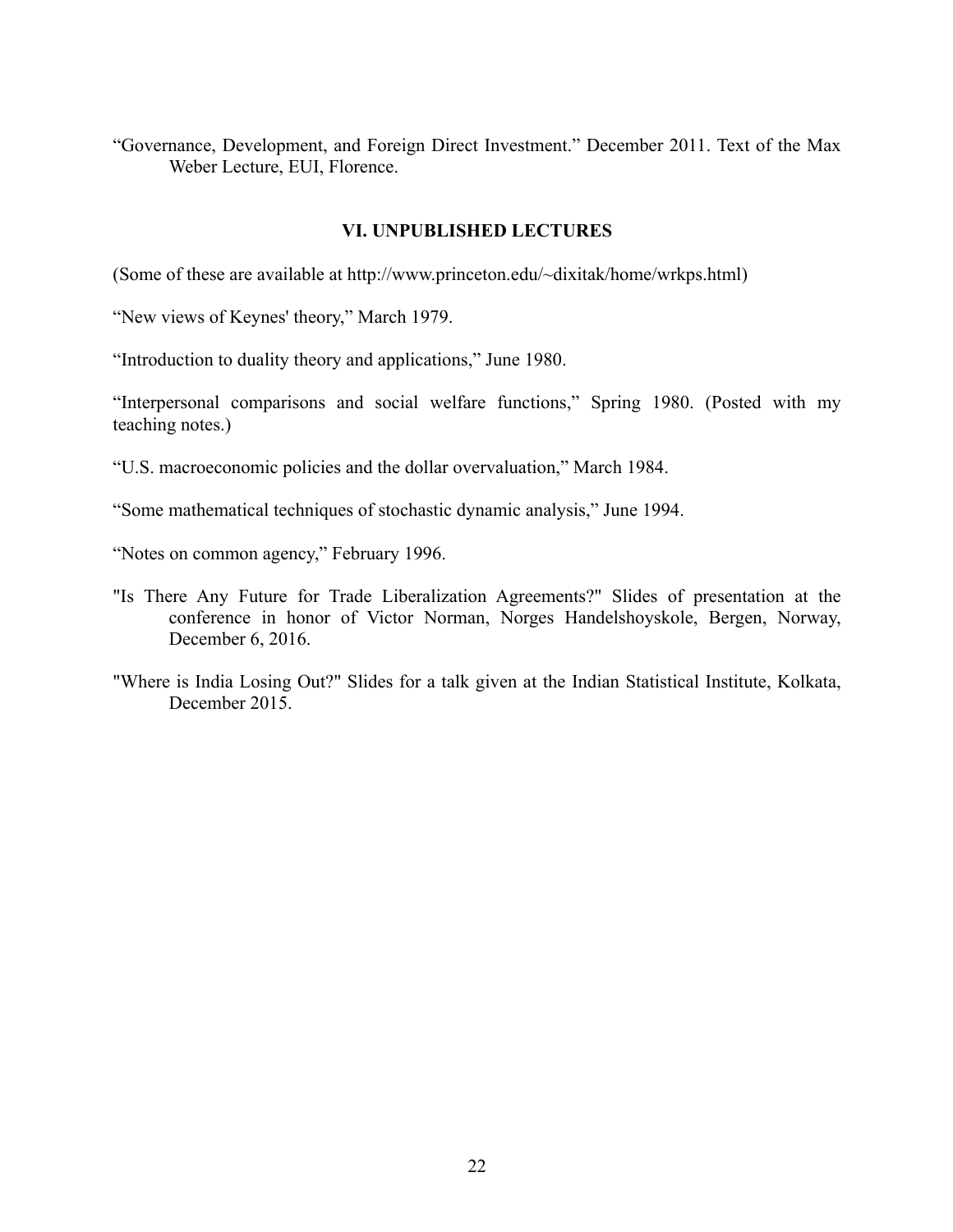# **TEACHING**

PDF files of notes, slides, problem sets and, exams for several of my undergraduate courses on microeconomics, game theory, and international economics are available at: http://www.princeton.edu/~dixitak/Teaching/

## **PH.D. SUPERVISION**

Berkeley: Vijay Kelkar (1969)

Warwick: Christopher Ellis (1980), Alan Carruth (1980)

Princeton: Principal adviser for Kala Krishna (1984), Dani Rodrik (1985), Satoshi Watanabe (1985), Swati Bhatt (1986), Susan Skeath (1989), Jai-June Kim (1990), Jeroen Swinkels (1990), Leonardo Bartolini (1991), Sudhir Shah (1991), Judith Chin (1992), Marco Annunziata (1993), Bradley Ruffle (1996), Kashif Mansori (1998), Brishti Guha (2005). Secondary adviser for Stephen Marks (1982), Motty Perry (1982), Patrick Conway (1983), Urho Lempinen (1984), Robert Helsley (1985), Calum Carmichael (1986), Richard Rosen (1987), Blaise Allaz (1987), James Levinsohn (1987), Hiroshi Shibuya (1988), Astri Muren (1989), Martin Richardson (1989), Karla Hoff (1989), Dominique Desruelle (1990), John Leahy (1990), Mark Dutz (1990), Olivier Cadot (1991), Ann Harrison (1991), Marco Bonomo (1992), John McLaren (1992), Hyeng-Keun Koo (1992), Arijit Sen (1993), Aydin Hayri (1993), Keong Woo (1999), Xiaodong Wu (2000), Eduardo Vergara (2000), Ronny Razin (2000), Arnaud Costinot (2005).

MIT: Charlotte Wojcik (1996).

# **RESEARCH COURSES**

- Nordic Research Course, "Fix-price Models in International Economics," with C-H. Siven, University of Oslo, July 1979.
- Yrjö Jahnsson Foundation Research Course in International Economics, with Willem Buiter, Sannes, Finland, August 1985.
- Leif Johansen Memorial Research Course, "International Trade Policy in Imperfect Markets," University of Oslo, June 1988.
- Finnish Postgraduate Program in Economics, "Investment Under Uncertainty," University of Helsinki, May 1996.
- Stockholm School of Economics, graduate mini-course "The Political Economy of Redistribution," October 1996.
- Bocconi University, undergraduate mini-course "Games of Strategy," June 2002.
- Netherlands Network for Quantitative Economics (NAKE) Research Workshop, "Alternative Modes of Economic Governance," June 2002.
- Stockholm School of Economics mini-course, "Formal and Informal Institutions of Economic Governance, August 2005
- American Economic Association, Continuing Education Course on Game Theory, Denver, January 9-11, 2011.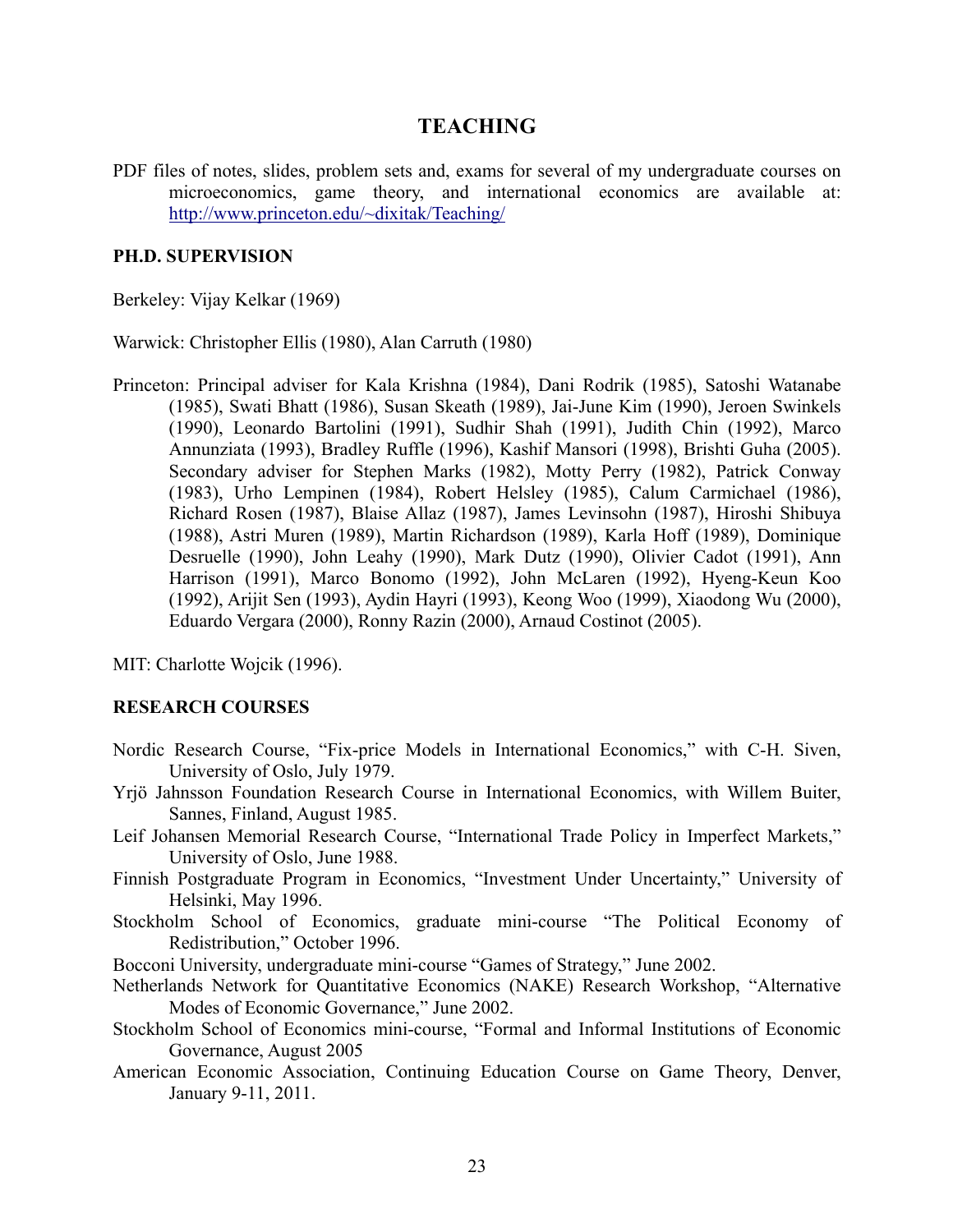### **REGULAR COURSES**

#### Princeton, Economics Department

Microeconomic Theory (Graduate, several times) Microeconomic Theory: A Mathematical Approach (Undergraduate) Microeconomic Theory (Undergraduate) Games of Strategy (Undergraduate, several times) Economics of Uncertainty (Undergraduate, several times) Advanced Principles of Economics (Undergraduate) International Trade Theory (Graduate, several times) International Trade and Finance (Undergraduate) International Trade (Undergraduate, several times) Mathematics for Economists (Graduate)

#### Princeton, Sociology Department

Economics and Sociology (Graduate Workshop, joint with Viviana Zelizer)

#### Princeton, Woodrow Wilson School

International Trade Policy (Graduate, several times) Games of Strategy (Graduate, several times) Economic Development (Graduate, with William Branson) Britain's Economic Decline 1945-80 (Graduate workshop) U.S. Industrial Policy (Undergraduate workshop)

#### U. C. Berkeley

General Equilibrium Theory (Graduate) Linear Economic Models (Graduate) Growth Theory (Graduate) Economic Development (Graduate) Intermediate Microeconomics (Honors Section)

#### Oxford

Linear Economic Models (Graduate) Dual Economies (Graduate) Capital and Growth (Graduate, with James Mirrlees) Mathematical Methods for Economists (Graduate, with Peter Hammond) Graduate tutorial teaching in theory and mathematical economics Undergraduate tutorial teaching at elementary and intermediate levels in micro, macro, trade, and development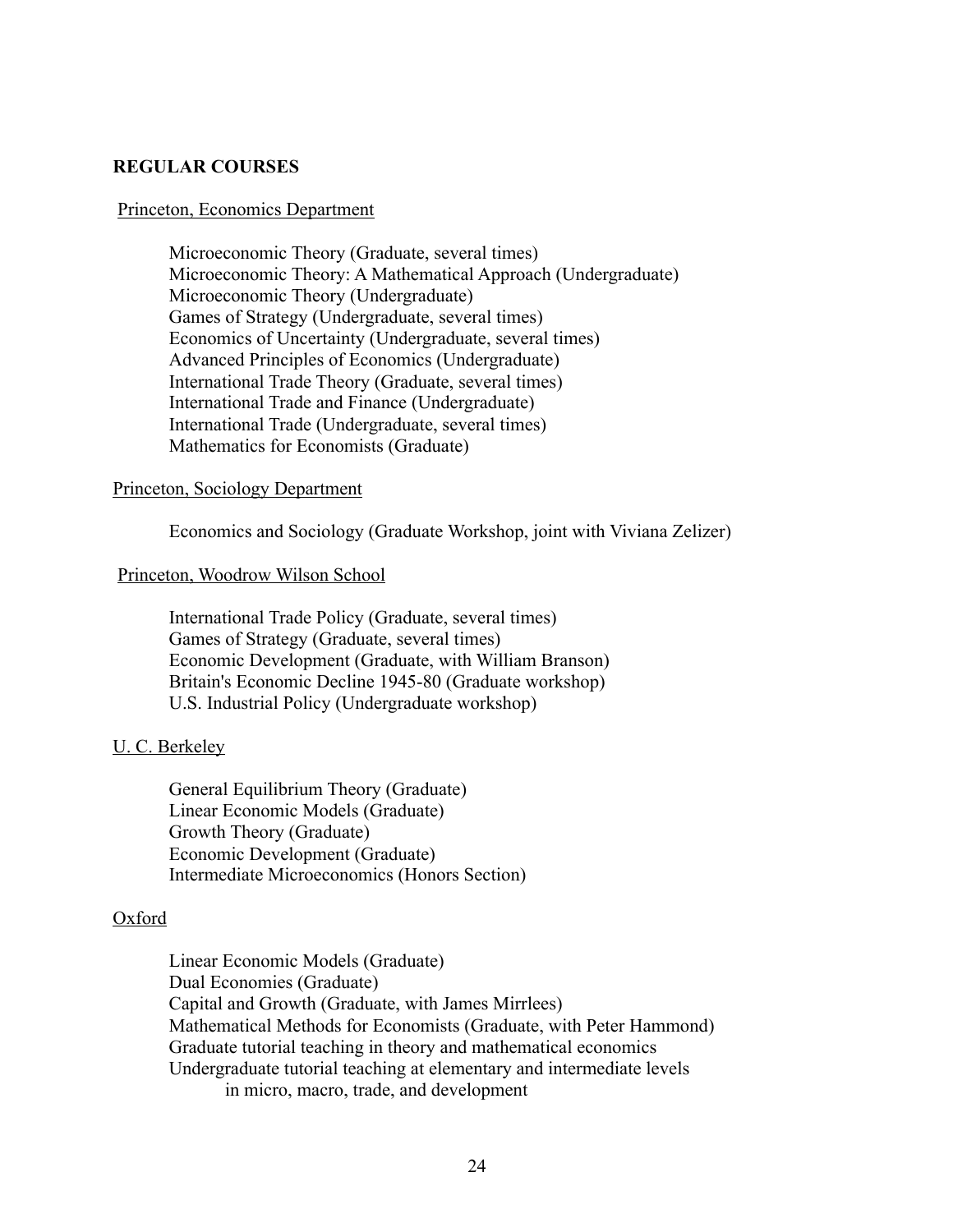### **Warwick**

Microeconomic Theory (Graduate, several times) Mathematical Economics (Undergraduate and Graduate, several times) First-year micro and macro (Mathematical stream) Second-year micro (General and mathematical streams, several times) Urban Economics (Undergraduate)

### M.I.T.

Growth Theory (Graduate) Intermediate Microeconomics (Mathematical section) International Trade (Graduate)

# **ADMINISTRATION**

#### Warwick

Chairman, Graduate Program Committee, 1975-78 Department Chairman, 1978-80 University Senate, 1978-80.

#### Princeton

University Schedules Committee, 1986-7, 1988-91 Economics Department and Woodrow Wilson School: Several recruiting, reappointment and promotion committees Woodrow Wilson School, MPA Admissions Committee 1983 Woodrow Wilson School, MPA Field IV Coordinator 1984-5 Economic Department, Ph.D. Admissions Committee 1986 Economics Department, Director of Graduate Studies, 1988-9 Economics Department, Junior Recruiting Chair, 1990-91 Economics Department, Department Representative (Director of Undergraduate Studies), 2003-9 University Committee on Committees 2004-7 University Course of Study Committee 2005-8